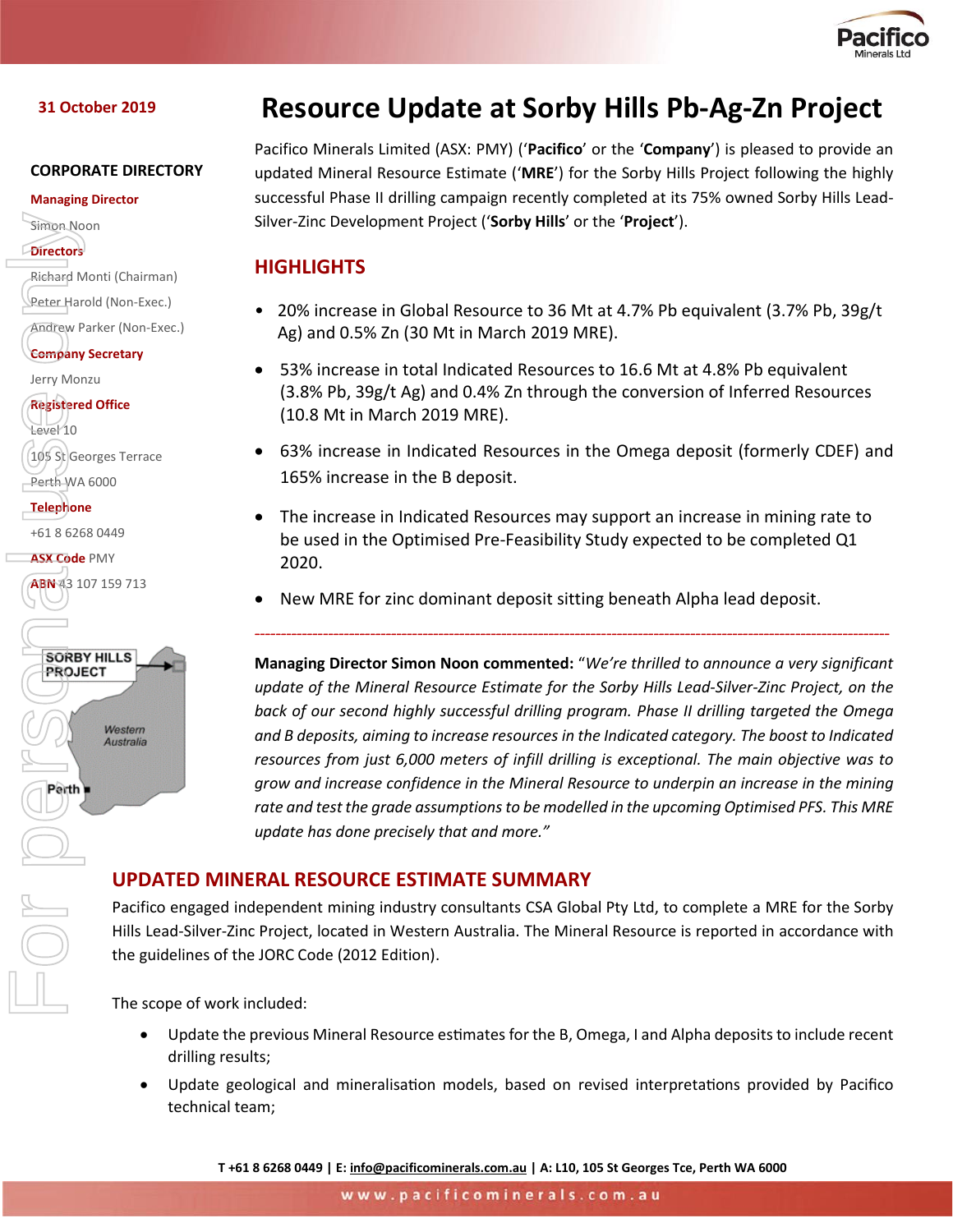

- Validation of the drill hole database;
- Review of quality control data;
- Statistical analyses of lead, silver, and zinc;
- Construction of a block model incorporating key geological, structural and mineralogical features;
- Grade interpolation, density calculation and block model validation;
- Classification of the Mineral Resource;
- Compilation of a Mineral Resource report including tabulation of results, methodologies, recommendations and JORC Table 1 (Sections 1–3); and
- Peer review of the Mineral Resource block model and Mineral Resource report.

#### **RESOURCES**

The updated Sorby Hills MRE for the lead domains (excluding the Zn dominated Alpha deposit) is presented in Table 1 and is reported above a cut-off grade of 1.0% Pb. The Alpha Zn deposit MRE is reported Table 2, above a cut-off of 1.0% Zn. The Global Mineral Resource is reported by deposit in Table 3 and then again, by various cutoff grades (Pb%) in Table 4.

The Mineral Resource is classified as a combination of Indicated and Inferred resources with enough geological and sampling evidence to assume geological and grade continuity within the modelled 3D shapes. Classification of the MRE was carried out considering the geological understanding of the deposit, quality of the sampling, density data, and drill-hole spacing.

| JORC Classification | Tonnes (Mt) | Pb % | $Zn\%$ | Ag g/t | % Change from<br>March' 19 MRE |
|---------------------|-------------|------|--------|--------|--------------------------------|
| Indicated           | 16.6        | 3.8  | 0.4    | 39     | $+53%$                         |
| Inferred            | 19.4        | 3.6  | 0.6    | 38     | $-0.1%$                        |
| Total               | 36.0        | 3.7  | 0.5    | 39     | $+20%$                         |

*Note: Tonnes and grade are rounded to reflect uncertainty in the estimates.*

#### *Table 1. Sorby Hills Mineral Resource. Reported from blocks where Zn > 1.0% (Alpha deposit Zn domains only).*

| <b>JORC Classification</b> | Tonnes (Mt) | Pb % | $Zn\%$ | Agg/t | % Change from<br>March '19 MRE |
|----------------------------|-------------|------|--------|-------|--------------------------------|
| <b>Inferred</b>            | 3.9         | 0.7  | 3.8    |       | N/A                            |
| <b>Total</b>               | 3.9         | 0. . | 3.8    |       | N/A                            |

*Note: Tonnes and grade are rounded.*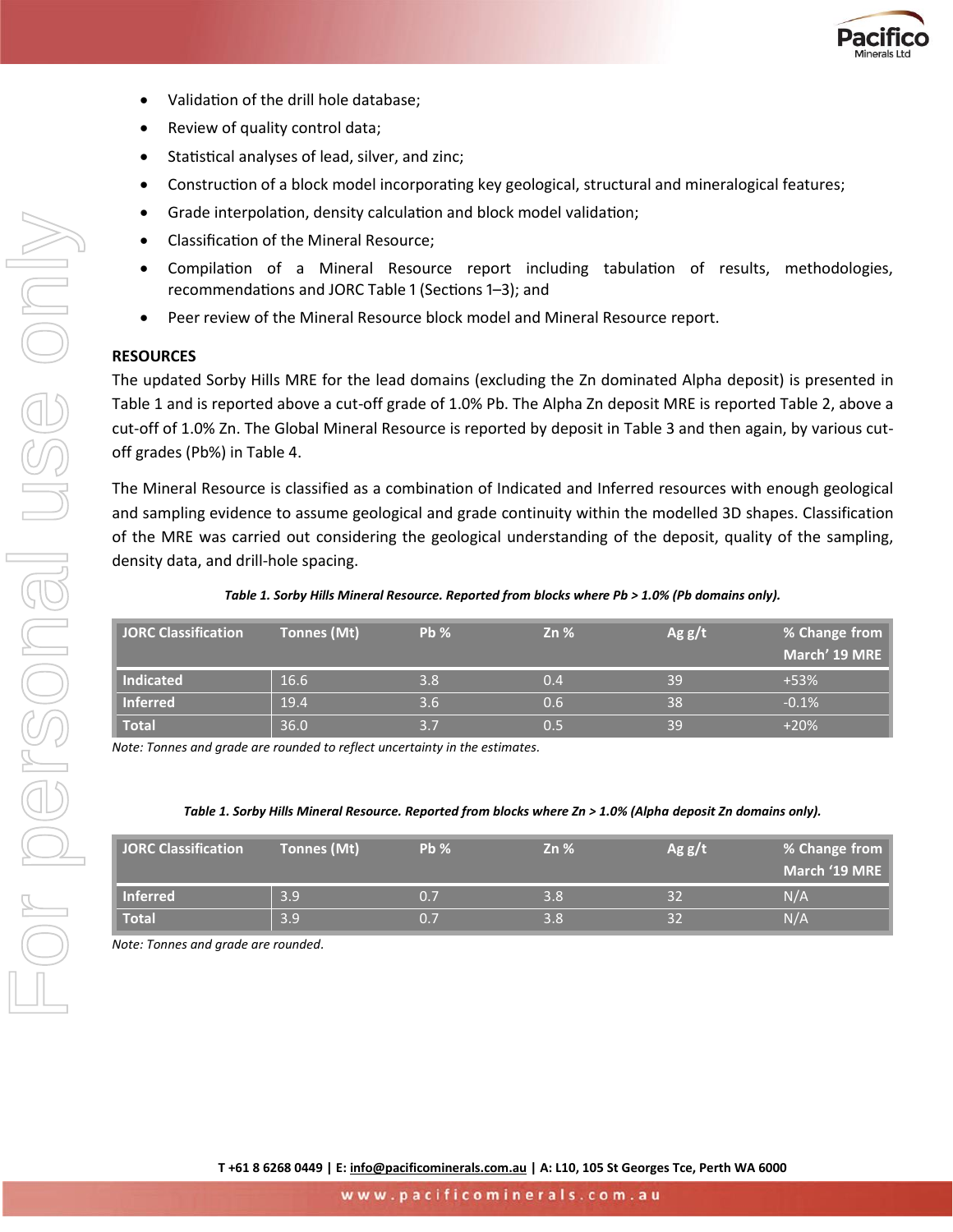

#### *Table 3. Sorby Hills Mineral Resource by deposit. Reported from blocks where Pb > 1.0% (except Alpha Zn deposit, Zn>1.0%).*

| <b>Deposit</b>          | <b>Classification</b> | Tonnes (Mt) | Pb % | Zn % | Ag $g/t$ | % Change<br>from March<br><b>'19 MRE</b> |
|-------------------------|-----------------------|-------------|------|------|----------|------------------------------------------|
| $\overline{\mathsf{A}}$ | Inferred              | 0.6         | 7.2  | 1.3  | 34       | N/A                                      |
|                         | Sub-Total             | 0.6         | 7.2  | 1.3  | 34       | N/A                                      |
| $\mathbf{B}$            | Indicated             | 1.8         | 4.5  | 0.3  | 21       | $+165%$                                  |
|                         | Inferred              | 0.2         | 1.9  | 0.4  | 18       | N/A                                      |
|                         | Sub-Total             | 2.0         | 4.2  | 0.3  | 20       | N/A                                      |
|                         | Indicated             | 11.3        | 3.6  | 0.4  | 34       | $+63%$                                   |
| Omega                   | Inferred              | 5.4         | 2.4  | 0.6  | 24       | N/A                                      |
|                         | Sub-Total             | 16.8        | 3.2  | 0.5  | 31       | N/A                                      |
| H                       | Inferred              | 6.0         | 4.0  | 0.6  | 29       | N/A                                      |
|                         | Sub-Total             | 6.0         | 4.0  | 0.6  | 29       | N/A                                      |
| П                       | Indicated             | 3.5         | 4.2  | 0.3  | 64       | N/A                                      |
|                         | Inferred              | 0.6         | 2.8  | 0.4  | 31       | N/A                                      |
|                         | Sub-Total             | 4.1         | 4.0  | 0.4  | 59       | N/A                                      |
| <b>Alpha Pb</b>         | Inferred              | 4.2         | 3.0  | 0.4  | 50       | N/A                                      |
|                         | Sub-Total             | 4.2         | 3.0  | 0.4  | 50       | N/A                                      |
| <b>Beta</b>             | Inferred              | 2.4         | 6.1  | 0.5  | 76       | N/A                                      |
|                         | Sub-Total             | 2.4         | 6.1  | 0.5  | 76       | N/A                                      |
| <b>All Pb</b>           | <b>Indicated</b>      | 16.6        | 3.8  | 0.4  | 39       | N/A                                      |
| <b>Domains</b>          | <b>Inferred</b>       | 19.4        | 3.6  | 0.6  | 38       | N/A                                      |
|                         | <b>Total</b>          | 36.0        | 3.7  | 0.5  | 39       | N/A                                      |
| Alpha Zn                | Inferred              | 3.9         | 0.7  | 3.8  | 32       | N/A                                      |
|                         | Sub-Total             | 3.9         | 0.7  | 3.8  | 32       | N/A                                      |

#### *Table 4. Sorby Hills Mineral Resource. Reported from blocks where Pb > nominated cut-off grade (Pb domains only).*

| <b>Cut-off Grade</b> Pb % | <b>JORC Classification</b> | <b>Tonnes (Mt)</b> | Pb  | Zn  | Ag  |
|---------------------------|----------------------------|--------------------|-----|-----|-----|
|                           |                            |                    | %   | %   | g/t |
| 1                         | Indicated                  | 16.6               | 3.8 | 0.4 | 39  |
|                           | <b>Inferred</b>            | 19.4               | 3.6 | 0.6 | 38  |
|                           | <b>Total</b>               | 36.0               | 3.7 | 0.5 | 39  |
| 1.5                       | Indicated                  | 14.9               | 4.1 | 0.4 | 42  |
|                           | Inferred                   | 17.0               | 4.0 | 0.6 | 40  |
|                           | <b>Total</b>               | 31.9               | 4.0 | 0.5 | 41  |
| $\overline{2}$            | Indicated                  | 12.9               | 4.5 | 0.4 | 46  |
|                           | Inferred                   | 13.5               | 4.6 | 0.6 | 45  |
|                           | <b>Total</b>               | 26.4               | 4.5 | 0.5 | 45  |
| 2.5                       | Indicated                  | 11.2               | 4.8 | 0.4 | 49  |
|                           | Inferred                   | 12.3               | 4.8 | 0.6 | 47  |
|                           | <b>Total</b>               | 23.5               | 4.8 | 0.5 | 48  |

*Note: Tonnes and grade are rounded*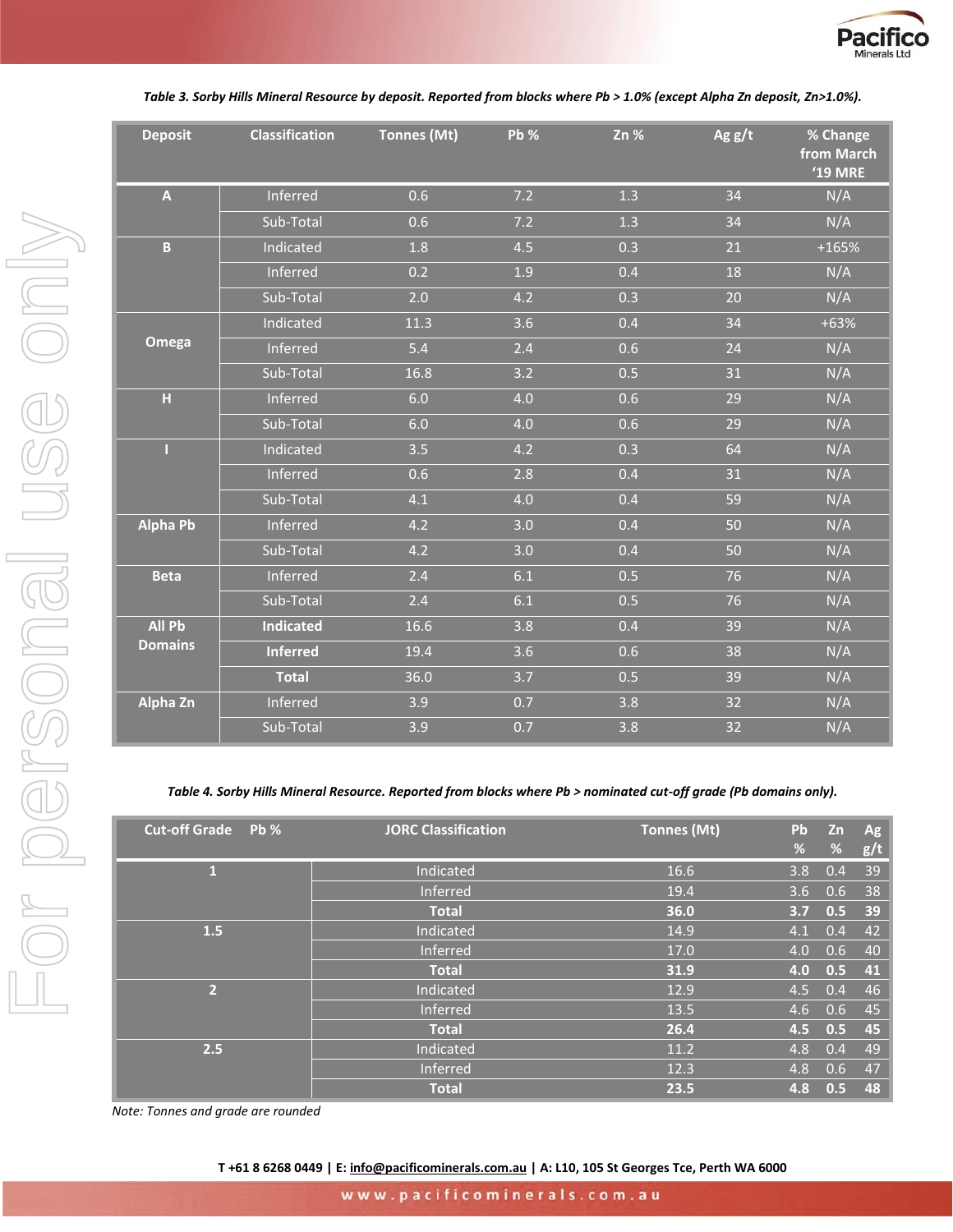

#### **SIGNIFICANCE AND IMPLICATIONS**

The improved geological and analytical data which have supported the updated Sorby Hills MRE has highlighted two additional aspects of the deposit that are likely to have a significant impact on the planned Optimised PFS.

Firstly, the infill drilling and the geological understanding through greater data density has shown that Inferred Resources have a high conversion rate to Indicated Resources through a tightening of the drill hole spacing. In addition, extension drilling also allows resources to be increased because of the predictable stratabound nature and geometry of the mineralisation.

Secondly, the tonnage/grade/metal content(*Figure 1*) shows that the mineralisation is only marginally susceptible to a significant change in cut off grade. At an increase of the cut off grade for Pb to 2.5% Pb the resource retains nearly 85% of the metal content despite a drop in the tonnage by 35%. This demonstrates the excellent resilience of the Project.

Pacifico will use these findings to further refine its targeting and exploration drilling to grow the high-grade zone of mineralisation which could improve the project economics.

A surface projection of the updated Sorby Hills MRE is shown in *Figure 2*.

The updated MRE will enable the Company to finalise its sample selection for a new phase of metallurgical testing.



*Figure 1. Sorby Hills Mineral Resource. Pb Metal/tonnage curve.*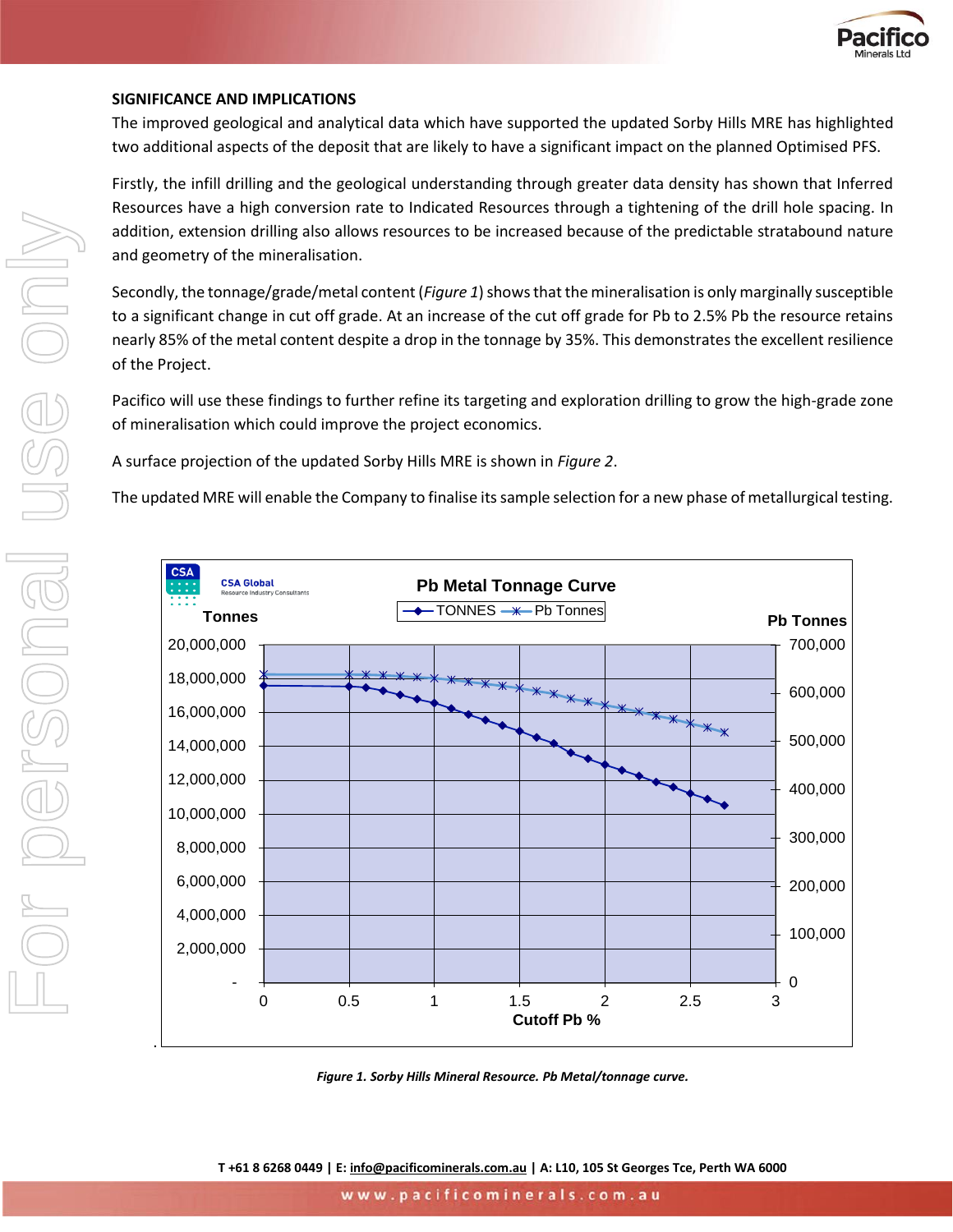



<span id="page-4-0"></span>*Figure 2. Mineral Resource block model, coloured by classification. Blue = Indicated, yellow = Inferred. Drill collars as used in the Mineral Resource Estimate.*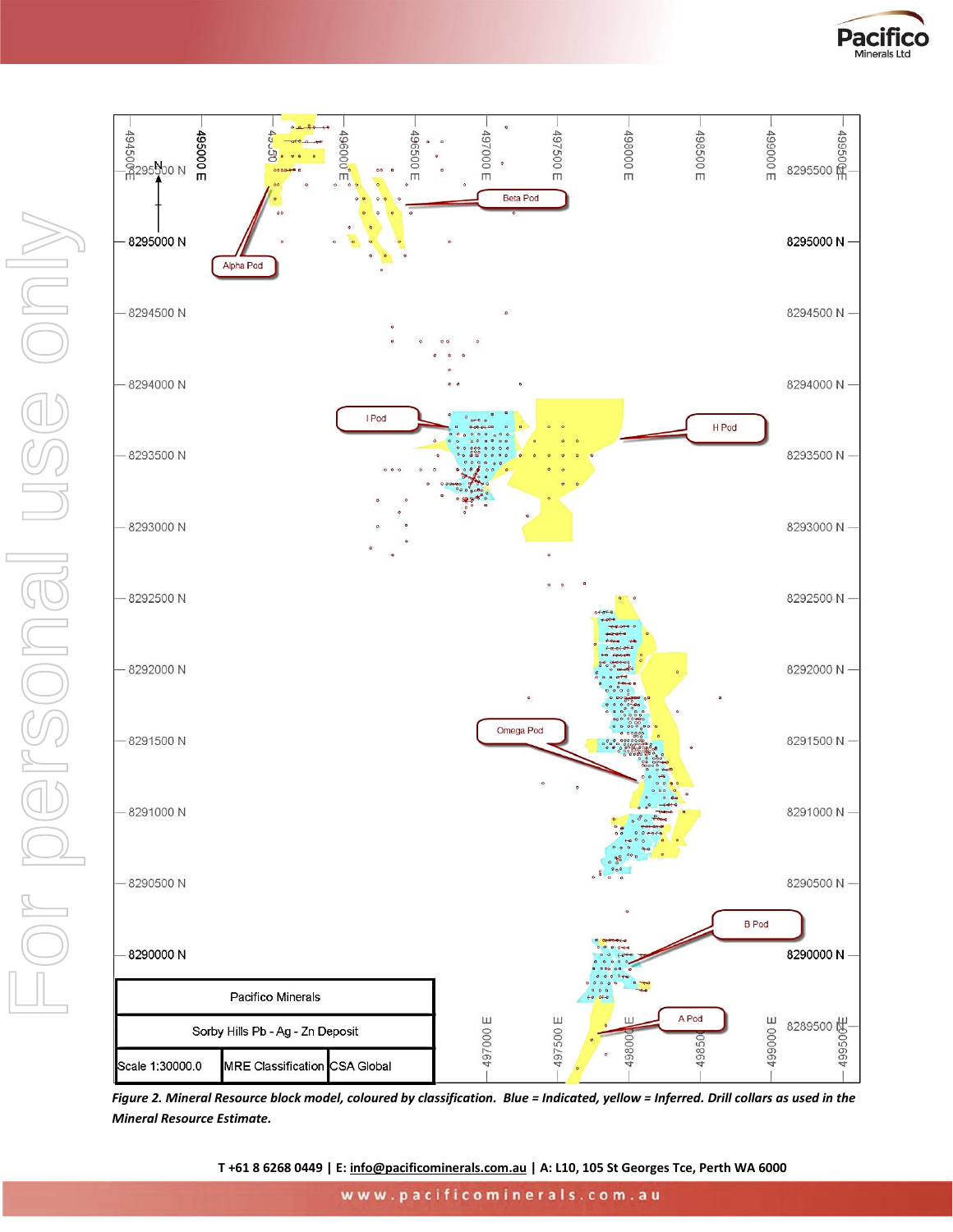

#### F**OR FURTHER INFORMATION, OR TO BE ADDED TO OUR ELECTRONIC MAILING LIST, PLEASE CONTACT:**

Simon Noon (Managing Director) Phone: +61 (0)8 6266 8642 Email: [info@pacificominerals.com.au](mailto:info@pacificominerals.com.au)

#### **ABOUT PACIFICO MINERALS LIMITED**

Pacifico Minerals Limited ('**Pacifico**') (ASX: PMY) is a Western Australian based development and exploration company. The company is currently focused on advancing the Sorby Hills Lead-Silver-Zinc Joint Venture project in WA. Pacifico owns a 75% interest in the Joint Venture with the remaining 25% (contributing) interest held by Henan Yuguang Gold & Lead Co. Ltd.

#### **ABOUT HENAN YUGUANG GOLD AND LEAD CO LTD**

Henan Yuguang Gold and Lead Co., Ltd was established in 1957 by the government of Jiyuan City which is in Henan Province in North China. In July 2002, HYG (exchange code: 600531) was listed on the Shanghai Stock Exchange (SSX). Current ownership is approximately 29.61% by Jiyuan City. HYG is the largest lead smelting company and silver producer in China and has been among the Top 500 Chinese enterprises and Top 500 China manufacturing enterprises for the last five consecutive years. The main products produced by HYG are electrolytic lead, gold, silver and copper which are all registered at LME and LBMA respectively. In 2017, HYG produced 415,100 tonnes of electrolytic lead, 110,000 tonnes of copper, 958 tonnes of silver, 7,383 kg of gold and achieved sales of about US\$2,684 million. HYG's plants are largely modern, focused on development of industrial technology and are environmentally friendly. Its recently refurbished lead smelting plant has achieved full automation. More information can be found on the HYG website; http://www.yggf.com.cn/en/.

#### **COMPETENT PERSON STATEMENT AND JORC INFORMATION**

The information in this report that relates to Mineral Resources is based on, and fairly reflects, information compiled by Mr David Williams, a Competent Person, who is an employee of CSA Global Pty Ltd and a Member of the Australian Institute of Geoscientists (#4176). Mr Williams has sufficient experience relevant to the style of mineralisation and type of deposit under consideration and to the activity which he is undertaking to qualify as Competent Person as defined in the 2012 Edition of the Australasian Code for the Reporting of Exploration Results, Mineral Resources, and Ore Reserves (JORC Code). Mr Williams consents to the disclosure of information in this report in the form and context in which it appears.

#### **FORWARD LOOKING STATEMENTS**

Certain statements in this document are or maybe "forward-looking statements" and represent Pacifico's intentions, projections, expectations or beliefs concerning among other things, future exploration activities. The projections, estimates and beliefs contained in such forward-looking statements necessarily involve known and unknown risks, uncertainties and other factors, many of which are beyond the control of Pacifico, and which may cause Pacifico's actual performance in future periods to differ materially from any express or implied estimates or projections. Nothing in this document is a promise or representation as to the future. Statements or assumptions in this document as to future matters may prove to be incorrect and differences may be material. Pacifico does not make any representation or warranty as to the accuracy of such statements or assumptions.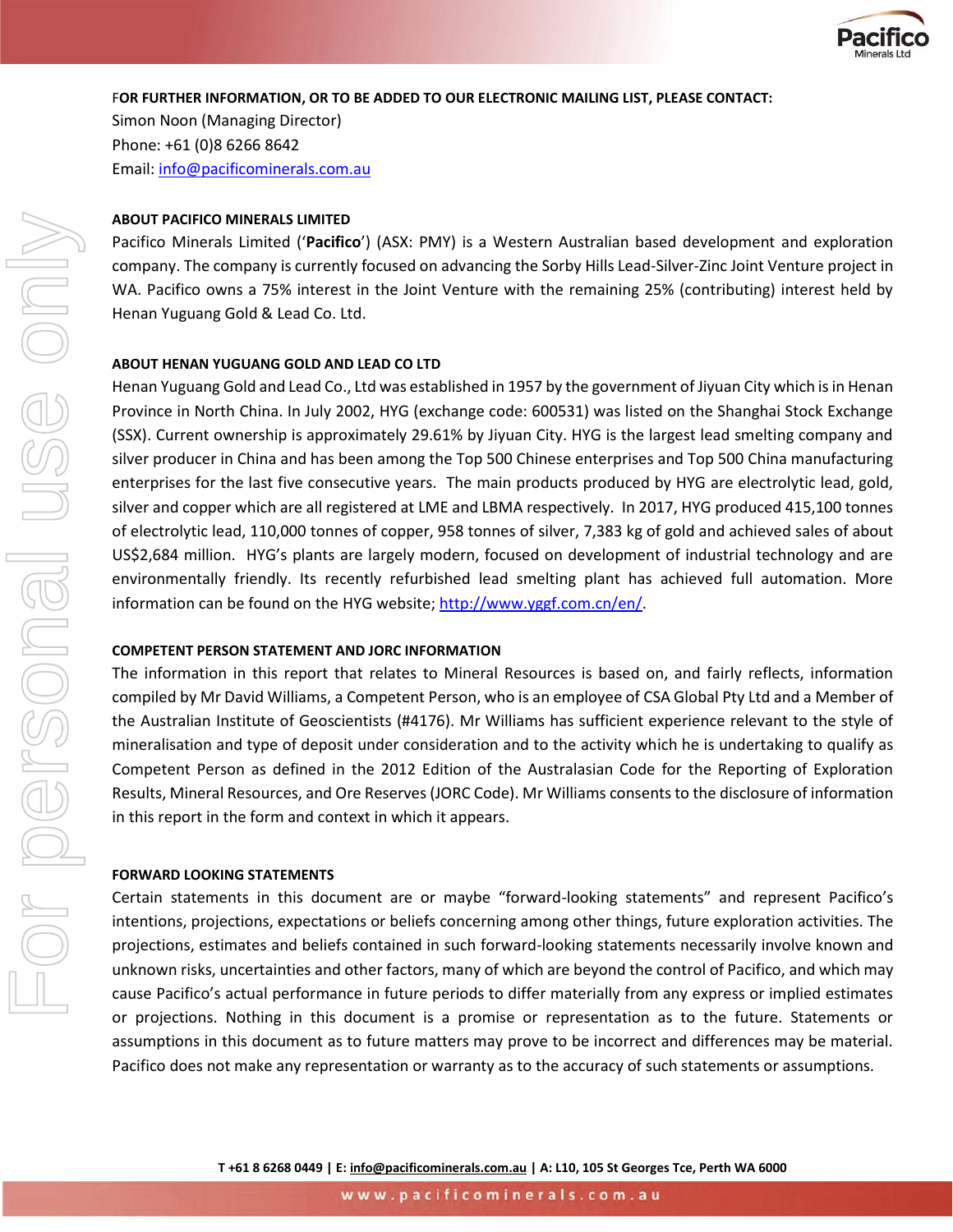

### **APPENDIX 1 RESOURCE CRITERIA AND METHODOLOGY**

#### **GEOLOGY AND GEOLOGICAL INTERPRETATION**

The Sorby Hills Pb – Ag – Zn deposit is a carbonate hosted zinc-lead type deposit, hosted mainly within stratabound sedimentary breccia bodies, part of a multi-cycle succession consisting of massive and thin bedded dolostones and breccias of the Sorby Breccia Member. The mineralisation is located predominantly in the uppermost breccia immediately below a regional aquiclude in the hangingwall, which appears to have restricted fluid migration. This zone is Zn-poor with Zn commonly located stratigraphically lower in the system.

The mineralisation consists of seven discrete carbonate hosted Ag-Pb-Zn deposits (previously referred to as pods): A – H, Beta and Alpha deposits. The deposits form a linear north-south belt extending over 7 km, sub parallel to the eastern margin of the Precambrian Pincombe Inlier and within the Carboniferous Burt Range Formation of the Bonaparte Basin.

The mineralisation is largely stratabound and hosted mainly on the contact between Knox Sediments and Sorby Dolomite, and in dolomitic breccia which is typically developed at the contact of a crystalline dolomite unit and overlying dolomitic siltstone, which generally dips shallowly to the east.

The deposits average 7–10 m in thickness, are generally less than 1 km long and 100 to 500 m wide. There is some structural control to the mineralisation, with higher grade zones associated with faulting. Mineralisation is often thicker and/or higher grade in areas of strong brecciation.

Drilling is a mixture of reverse circulation (RC) and diamond (DD) core with sampling predominantly at 1 m intervals. Hole spacing is generally 25 m (north) by 25 m (east) in the B and Omega deposits, and up to 50 m by 50 m in the other deposits.

The geological models and Mineral Resource estimates for the B, Omega, H, I and Alpha deposits were updated as part of this current scope of work. The A and Beta deposits have not been recently drilled and therefore the geological models were not updated.

Drill hole traces were loaded into Datamine software to assist with the interpretation of mineralisation domains, which were based upon a lower Pb limit of 0.5%. Some internal dilution was accommodated, generally where two or less adjacent samples of grade Pb<0.5% were encountered in a zone of mineralisation with Pb>0.5%. Mineralisation domains were interpreted for the Zn mineralisation in the Alpha deposit based upon a lower Zn limit of 1% Zn.

The Omega deposit (previously referred to as C, D, E and F deposits) represents a corridor of mineralisation with strike extent of 1,800m and a maximum plan width of 350m. Sectional interpretations of the mineralisation were combined into wireframe solids. Domains were extrapolated to the typical drill spacing beyond the last fence of drill holes supporting the interpretations. Fault zones were interpreted and used to model fault offsets in the Pb domains. A total of 89 individual wireframe solids were constructed capturing the Pb mineralisation, for the entire Sorby Hills project. Six Zn domains were modelled for the Alpha deposit.

Lithological domains and weathering profiles for the base of complete oxidation were interpreted in cross section views using lithological logs of lithological and weathering characteristics of the samples.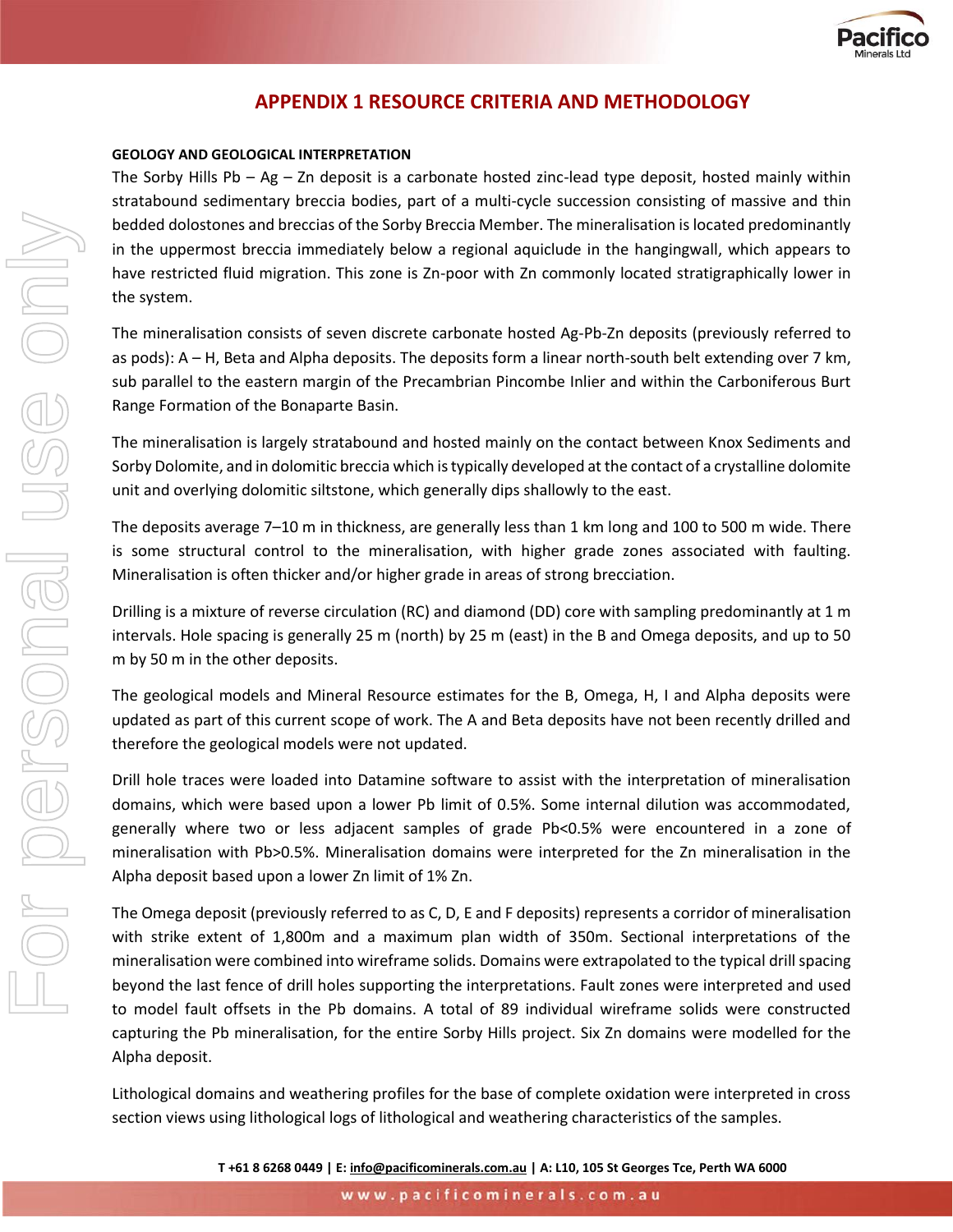

#### **DRILLING TECHNIQUES**

The MRE is supported by samples collected from RC and DD (HQ) drilling, with holes drilled over a time span between the 1970s and mid-2019. RC drilling was sometimes used to pre-collar holes completed with DD tails. Many of the historical holes (pre-dating 2007) are known to have quality assurance issues and these holes were excluded from the MRE.

A total of 421 drill holes intersect the mineralisation domains, with 104 drilled by Pacifico since 2018. A total of 130 holes are historical but were retained based upon acceptable quality control results.

#### **SAMPLING AND SUB-SAMPLING TECHNIQUES**

During the 2018 and 2019 drilling programs, RC sampling was conducted at 1m intervals for the entire length of the hole. All the samples from RC pre-collars and RC holes were scanned with a portable XRF (Olympus InnovX Delta) for an indication of lead concentration. Intervals were selected for assaying from XRF readings above 0.3% Pb. An additional metre sample was taken above and below this interval. 2 x 2 kg samples were collected from each RC metre using a rig mounted cone-splitter. The booster compressor was used on the rig to maintain consistently dry samples. After splitting of the sample, one sample was sent to the laboratory for analysis, and the other stored in the Kununurra facility.

For the 2018 and 2019 drilling campaigns, core was cut in half at the core shed in Kununurra using a diamond saw. Mineralised HQ DD core was sampled at different intervals to reflect lithological boundaries, but within length limits of between 0.5m and 2m. Half core samples were collected and placed in prenumbered calico bags. Samples were placed into heavy duty plastic bags and sealed for transport to the laboratory.

For drilling conducted prior to 2018, DD core was typically sampled at regular 1m intervals. Some core was sampled at different intervals to reflect lithological boundaries. Various core diameters were used including BQ, NQ and HQ. RC sampling was conducted typically at 1m intervals for the entire length of the hole. Core was cut in half at site using a diamond saw. Half core samples were collected and placed in pre-numbered calico bags. Samples were collected by the project geologist and geo-technician and placed into poly-weave bags for transport to the laboratory.

From 2O07 through 2010, RC samples were collected at 1m intervals using a trailer-mounted cone splitter attached to the drilling rig. 2–3 kg of split material for each metre was collected in a calico bag to be submitted for assay.

#### **SAMPLE ANALYSIS METHOD**

For samples collected during the 2018 and 2019 drilling programs, samples were assayed to accepted industry standards at the Intertek-Genalysis nationally certified laboratory in Darwin. Multi-acid digestion of pulverised sample was followed by ICP-OES or an equivalent assay technique.

For drilling campaigns completed prior to 2018, drill samples were assayed to accepted industry standards at nationally certified laboratories such as ALS, SGS and Genalysis. Multi-acid digestion of pulverised sample was followed by ICP-AES or an equivalent assay technique.

Appropriate quality assurance and quality control measures were implemented for all stages of drilling which support the MRE. Certified Reference Materials, blanks and field duplicates were used to monitor the accuracy and precision of sampling and sample analyses, with results within acceptable tolerance limits.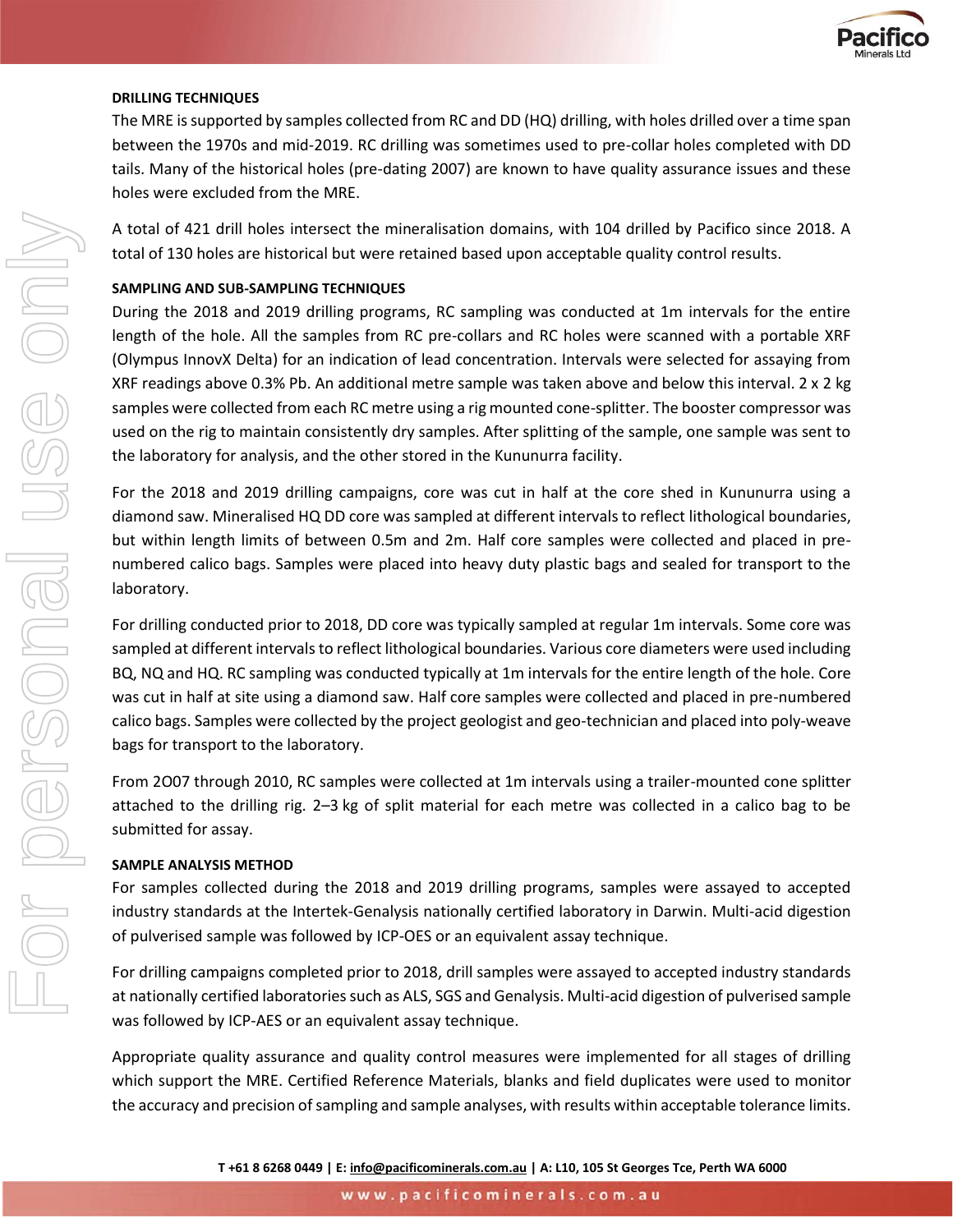

#### **ESTIMATION METHODOLOGY**

A block model with block sizes of 10m (X) x 10m (Y) x 5m (Z) was constructed. The block sizes are approximately half the densest drill spacing, which generally supports an Indicated classification. Blocks and drill sample data were flagged according to the geological and mineralisation envelopes. Drillholes were sampled at 1m intervals and the drill samples were accordingly composited to 1m lengths. Composited sample data were statistically reviewed to determine appropriate top-cuts, with top-cuts applied for Pb, Zn and Ag.

Sample populations for Pb, Zn, Ag and S were split by mineralisation domains as supported by statistical analysis of assay data. The top cut and composited drill samples were input into variogram modelling. Moderate relative nugget effects were modelled for these in the primary zone. Major variogram directions exhibited a shallow plunge in the plane of the vein towards the east (approximately –10° to 070°).

Grades for Pb, Zn, Ag, S and Fe were interpolated for all the grade variables by ordinary kriging. Blocks were estimated using a search ellipse of 40m (major) x 40m (semi-major) x 20m (minor) dimensions, with a minimum of 5 and maximum of 25 samples from a minimum of four drillholes. Search radii were increased, and the minimum number of samples reduced in subsequent sample searches if cells were not interpolated in the first two passes. Cell discretization of  $4 \times 4 \times 1$  (X, Y, Z) was employed.

The Mineral Resource block model is an update to the Mineral Resource reported in March 2019, with updated geological interpretations for the B, Omega, I and Alpha deposits, based upon results from the 2018 and 2019 drilling programs.

Density test work was carried out on mineralised and un-mineralised DD core samples obtained during 2018 and 2019 drilling programs. Core segments were measured using either the water immersion (Archimedes) technique for both wax coated and non-coated material and using the calliper method. There was a very strong correlation between the two methods. The wax coating method was only used during the 2018 program and was applied to the porous samples, however there are currently insufficient number of measurements to meaningfully use this data. A total of 389 measurements were taken using the water immersion technique and these results were used to derive a bulk density formula to be applied to the Mineral Resource model.

The following formula was derived and used to calculate the bulk density for each block in the block model, where Pb, Zn and Fe are the estimated block grades.

Density = 100/((100-Pb%-Zn%-Fe%)/ 2.60) + Pb/11.35 + Zn/7.14 + Fe/7.87)

This formula calculates a density which is marginally higher than would have been calculated when using the algorithm applied to the March 2019 Mineral Resource estimate.

#### **MINERAL RESOURCE CLASSIFICATION**

The Mineral Resources were classified based upon drill hole spacing, quality of sampling and sample analyses, quantity of density measurements, and the relative confidence in the geological interpretation.

The Mineral Resource is classified as a combination of Indicated and Inferred in accordance with guidelines contained in the JORC Code. A drill spacing of equal to or less than 50m (north) by 50m (east) was used to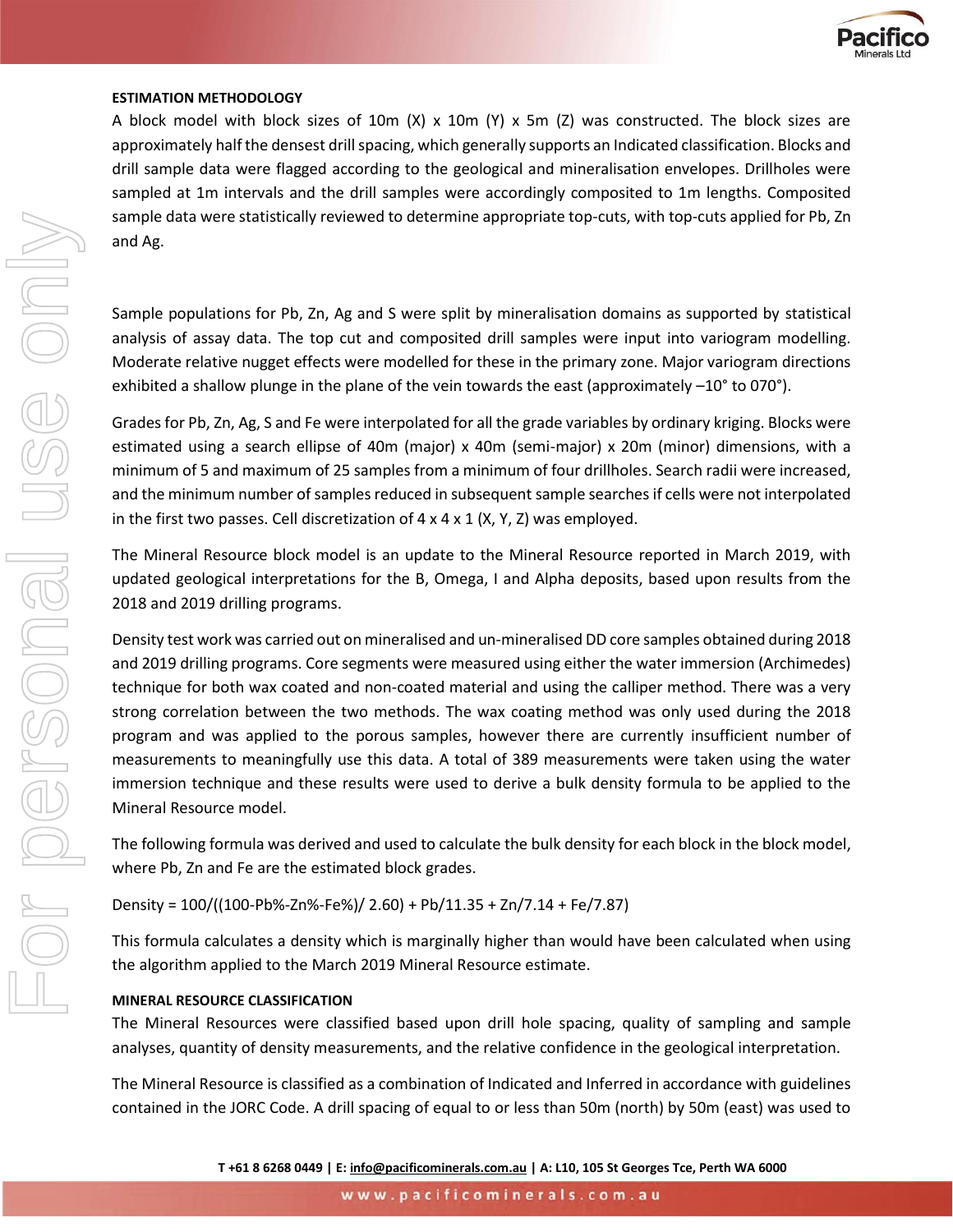

initially define the Indicated volumes. Polygons were digitised around the appropriate volumes and the resource classification assigned to the block model. Inferred volumes are based upon a drill spacing of 50– 100m (northing) by 50–100m (easting)[. Figure](#page-4-0) shows the classification of the Mineral Resource. The A, H, Alpha and Beta pods are wholly classified as Inferred.

#### **CUT-OFF GRADES**

Pacifico have carried out recent mining studies supporting a cut-off grade of 1% Pb, and this has consequently been used to report the Mineral Resource.

#### **MODIFYING FACTORS**

It is assumed any future mining will be by open cut methods, with considerations being given to some of the deeper-seated mineralisation to be mined by underground methods.

Recent metallurgical test work confirmed rougher flotation testing with sulphidisation up to 96% Pb and 95% Ag recovery from composite samples derived from the fresh rock domain. Cleaner flotation test work confirms a final concentrate grade of 65% Pb can be produced. Heavy liquid separation test work to upgrade the test samples returned outstanding results with minimal lead losses.

No other modifying factors were considered during the preparation of the MRE.

#### **REASONABLE PROSPECTS HURDLE**

The Competent Person believes there are reasonable prospects for eventual economic extraction of the Mineral Resource. A pre-feasibility study was carried out in 2018 and 2019, with results showing an initial 8-year mine life at a 1 Mtpa mining rate. The project is located near the town of Kununurra and is easily accessible by road during the dry season. The project is serviced with power and water.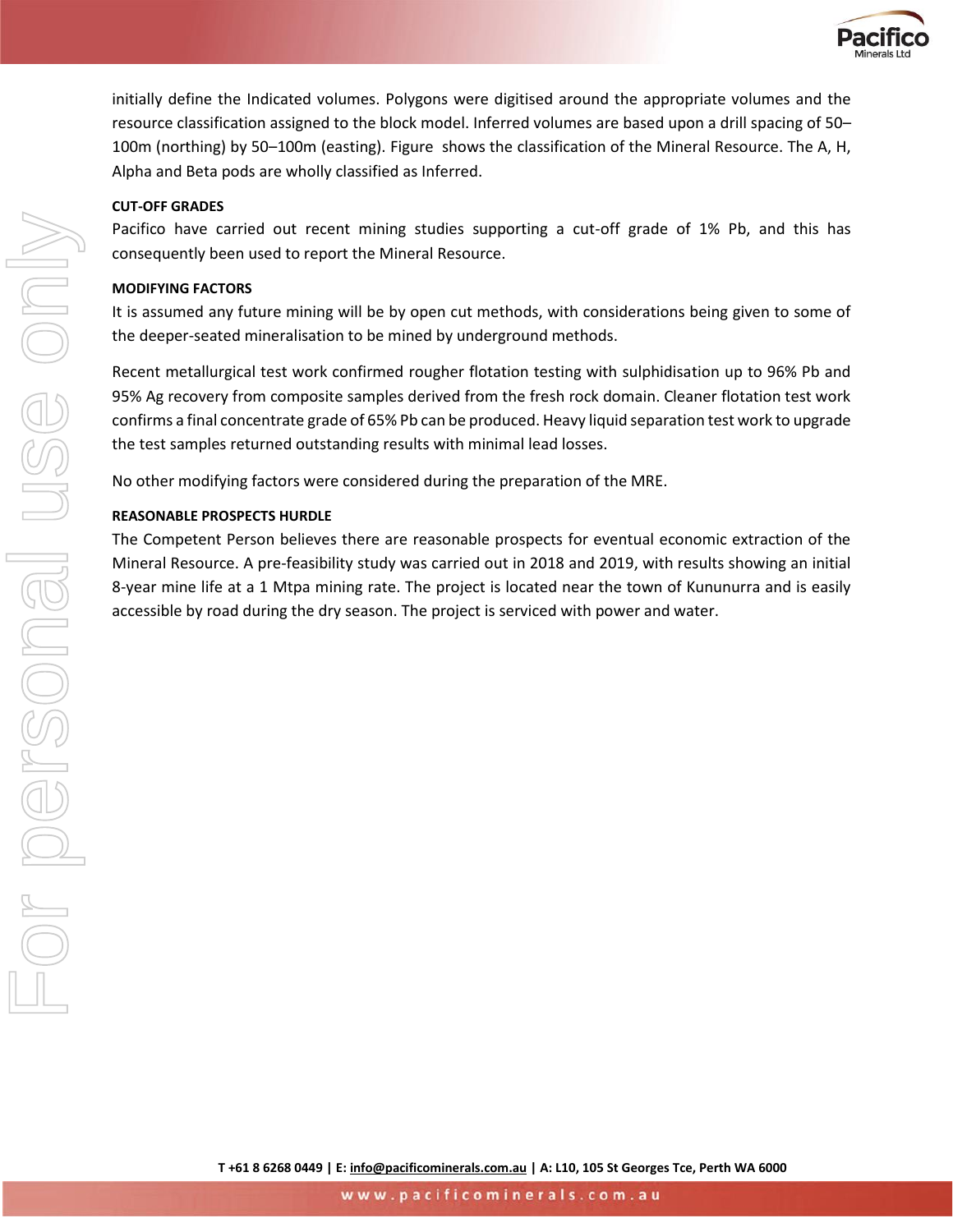

## **APPENDIX 2 - CALCULATION OF Pb EQUIVALENT GRADES**

The contained metal equivalence formula is made on the following assumptions based on historical metallurgical work included in a Pre-Feasibility Study (ASX: KBL Announcement, 8 April 2014) and modified by more recent metallurgical testwork results (ASX: PMY Announcement 17 July 2019), and on the published London Metal Exchange closing metal prices of 28 October 2019.

- Lead price US\$ 2230/t;
- Silver price US\$ 0.575/g (US\$17.88/oz);
- Lead recoverable to concentrate 91%; and
- Silver recoverable to concentrate 90%.

It is Pacifico's opinion that all elements included in the metal equivalent calculation have a reasonable potential to be recovered and sold. The formula used to calculate lead equivalent grade is:

*Lead equivalent grade Pb% = ((Grade % Pb x recoverable % Pb x price US\$ per tonne Pb metal / 10,000) + (grade g/t Ag x recoverable % Ag x price US\$/g)) / (Grade % Pb x recoverable % Pb x price US\$ per tonne Pb metal / 10,000)*

Metal equivalents are highly dependent on the metal prices used to derive the formula. Pacifico notes that the metal equivalence method used above is a simplified approach. Only preliminary metallurgical recoveries are available. The metal prices are based on average LME prices of 28 October 2019 and do not reflect the metal prices that a smelter would pay for concentrate nor are any smelter penalties or charges included in the calculation.

Owing to limited metallurgical data zinc grades are not included at this stage in the lead equivalent grade calculation.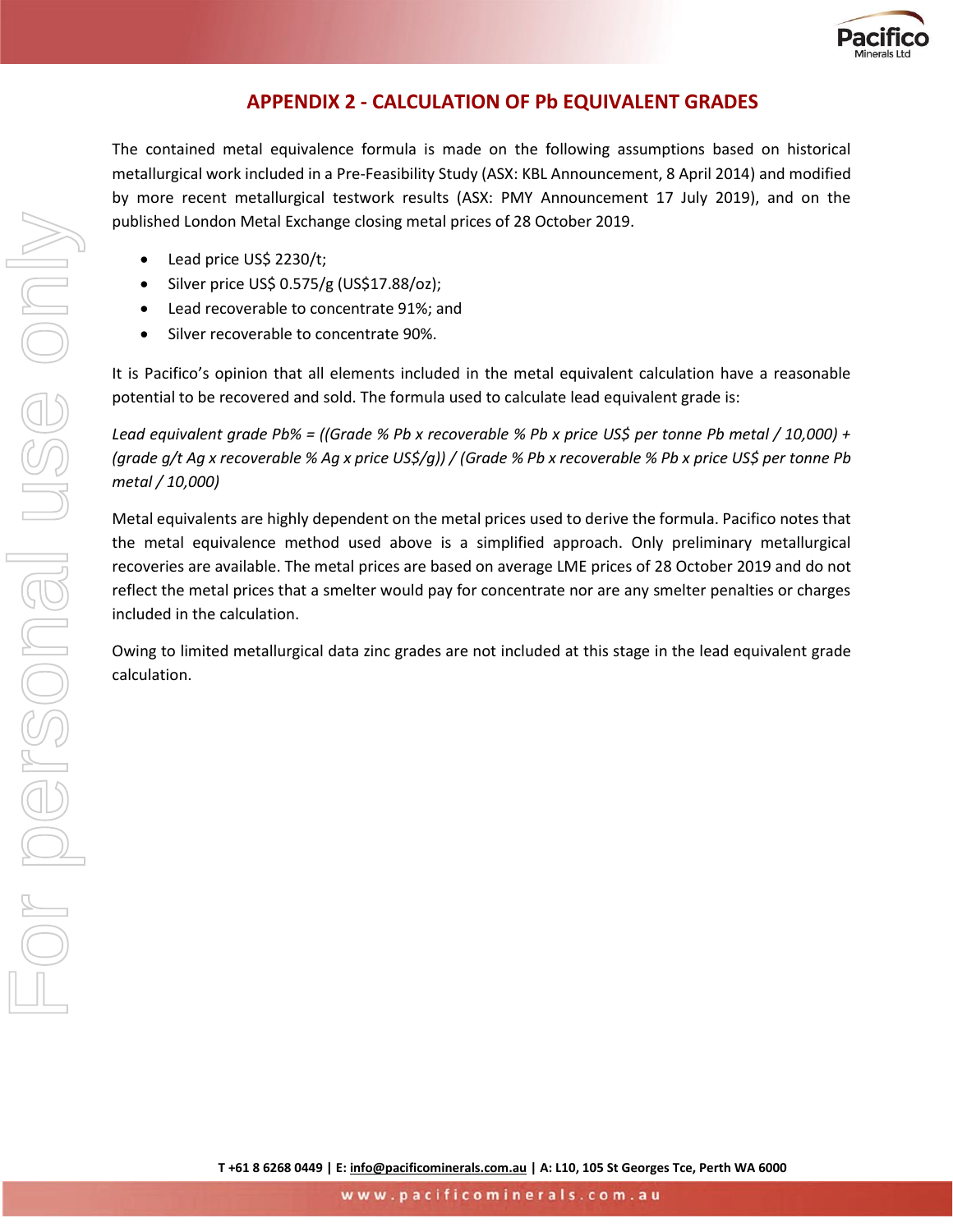

# **APPENDIX 3 JORC CODE, 2012 EDITION – TABLE 1**

### **SECTION 1 SAMPLING TECHNIQUES AND DATA**

 $\overline{\phantom{a}}$ 

 $\overline{\phantom{a}}$ 

| <b>Sampling</b><br>quality<br>оf<br>During the 2018 and 2019 drilling programs:<br><b>Nature</b><br>and<br>$\bullet$<br>$\bullet$<br>techniques<br>sampling (e.g. cut channels,<br>RC sampling was conducted at 1 m intervals for the entire length of the hole.<br>random chips, or specific<br>All the samples from RC pre-collars and RC holes were scanned with a portable XRF<br>specialised industry standard<br>(Olympus InnovX Delta) for an indication of lead concentration. Intervals were<br>measurement<br>tools<br>selected for assaying from XRF readings above 0.3% Pb. An additional metre sample<br>appropriate to the minerals<br>was taken above and below this interval.<br>under investigation, such as<br>Mineralised HQ diamond core was sampled at different intervals to reflect lithological<br>down hole gamma sondes, or<br>boundaries, but within length limits of between 0.5 m and 2.0 m.<br>handheld XRF instruments.<br>For drilling programmes conducted prior to 2018, diamond core was typically sampled at<br>etc). These examples should<br>regular 1 m intervals. Some core was sampled at different intervals to reflect lithological<br>not be taken as limiting the<br>boundaries. Various core diameters were used including BQ, NQ and HQ. RC sampling was<br>broad meaning of sampling.<br>conducted typically at 1 m intervals for the entire length of the hole.<br>Include reference to measures<br>٠<br>The sampling methodology is considered representative and appropriate for the sediment<br>$\bullet$<br>taken to ensure sample<br>replacement style of mineralisation at Sorby Hills.<br>representivity<br>and<br>the<br>appropriate calibration of any<br>measurement tools or systems<br>used.<br>Aspects of the determination<br>of mineralisation that are<br>Material to the Public Report.<br>In cases where 'industry<br>$\bullet$<br>standard' work has been done<br>this would be relatively simple<br>'reverse<br>circulation<br>(e.q.<br>drilling was used to obtain 1 m<br>samples from which 3 kg was<br>pulverised to produce a 30 g<br>charge for fire assay'). In other<br>cases, more explanation may<br>be required, such as where<br>there is coarse gold that has<br>inherent sampling problems.<br>commodities<br>Unusual<br>or<br>mineralisation<br>types<br>(e.g.<br>nodules)<br>submarine<br>may<br>warrant disclosure of detailed<br>information.<br>Drill type (e.g. core, reverse<br>Drilling methods used in the 2018 and 2019 drill programs were Rotary, RC and HQ diamond<br>Drilling<br>techniques<br>drilling. RC drilling was also used to pre-collar some holes with planned end of hole depth<br>circulation,<br>open-hole<br>hammer, rotary air blast,<br>greater than 80 m, which were then completed with diamond tails.<br>auger, Bangka, sonic, etc) and<br>Rotary open hole drilling in 2019 was only employed for diamond hole collars, and was not<br>details (e.g. core diameter,<br>sampled<br>triple or standard tube, depth<br>Samples taken by historical open hole drilling are not used in the Mineral Resource estimation.<br>$\bullet$<br>of diamond tails,<br>face-<br>A total of 1,199 drill holes are in the database, with 546 holes drilled prior to 2007. Of these,<br>$\bullet$<br>sampling bit or other type,<br>353 holes were retained due to these holes having acceptable quality assurance to us in the<br>whether core is oriented and if<br>Mineral Resource. An additional 374 holes were drilled in the period 2007 to 2018.<br>so, by what method, etc).<br>Only RC and diamond sample results were used for grade estimation.<br>$\bullet$<br>Reference has been made in the announcement to 11 previous drilling campaigns at Sorby Hills<br>٠<br>prior to the drilling campaign reported in this announcement. A summary of the drilling<br>campaigns is provided below: | <b>Criteria</b> | <b>JORC Code Explanation</b> | <b>Commentary</b> |
|-------------------------------------------------------------------------------------------------------------------------------------------------------------------------------------------------------------------------------------------------------------------------------------------------------------------------------------------------------------------------------------------------------------------------------------------------------------------------------------------------------------------------------------------------------------------------------------------------------------------------------------------------------------------------------------------------------------------------------------------------------------------------------------------------------------------------------------------------------------------------------------------------------------------------------------------------------------------------------------------------------------------------------------------------------------------------------------------------------------------------------------------------------------------------------------------------------------------------------------------------------------------------------------------------------------------------------------------------------------------------------------------------------------------------------------------------------------------------------------------------------------------------------------------------------------------------------------------------------------------------------------------------------------------------------------------------------------------------------------------------------------------------------------------------------------------------------------------------------------------------------------------------------------------------------------------------------------------------------------------------------------------------------------------------------------------------------------------------------------------------------------------------------------------------------------------------------------------------------------------------------------------------------------------------------------------------------------------------------------------------------------------------------------------------------------------------------------------------------------------------------------------------------------------------------------------------------------------------------------------------------------------------------------------------------------------------------------------------------------------------------------------------------------------------------------------------------------------------------------------------------------------------------------------------------------------------------------------------------------------------------------------------------------------------------------------------------------------------------------------------------------------------------------------------------------------------------------------------------------------------------------------------------------------------------------------------------------------------------------------------------------------------------------------------------------------------------------------------------------------------------------------------------------------------------------------------------------------------------------------------------------------------------------------------------------------------------------------------------------------------------------------------------------------------------------------------------------------------------------------------------------------------------------|-----------------|------------------------------|-------------------|
|                                                                                                                                                                                                                                                                                                                                                                                                                                                                                                                                                                                                                                                                                                                                                                                                                                                                                                                                                                                                                                                                                                                                                                                                                                                                                                                                                                                                                                                                                                                                                                                                                                                                                                                                                                                                                                                                                                                                                                                                                                                                                                                                                                                                                                                                                                                                                                                                                                                                                                                                                                                                                                                                                                                                                                                                                                                                                                                                                                                                                                                                                                                                                                                                                                                                                                                                                                                                                                                                                                                                                                                                                                                                                                                                                                                                                                                                                                             |                 |                              |                   |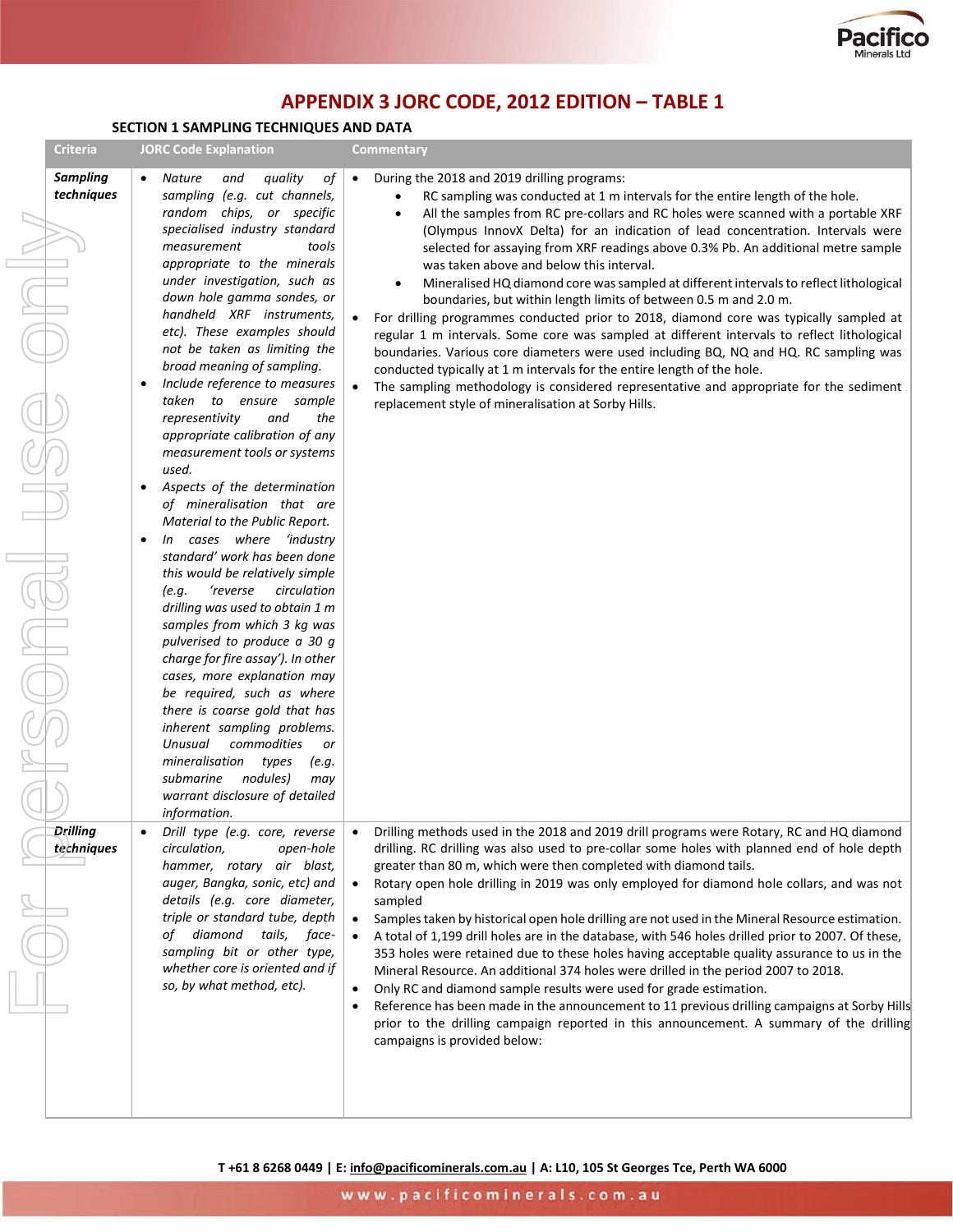

|                                |                                                                                                                                                                                                                                                                                                                                                                                                                                                                                    |                | <b>Drill Hole Series</b>                                                         | <b>Drilling Methods</b>                                                                                                                                                                                                                                                                                                                                                                                                                                                                                                                                                                                                                                                                                                                                                                                                                                                                                                                                                                                                                                                                                                              | Year        |
|--------------------------------|------------------------------------------------------------------------------------------------------------------------------------------------------------------------------------------------------------------------------------------------------------------------------------------------------------------------------------------------------------------------------------------------------------------------------------------------------------------------------------|----------------|----------------------------------------------------------------------------------|--------------------------------------------------------------------------------------------------------------------------------------------------------------------------------------------------------------------------------------------------------------------------------------------------------------------------------------------------------------------------------------------------------------------------------------------------------------------------------------------------------------------------------------------------------------------------------------------------------------------------------------------------------------------------------------------------------------------------------------------------------------------------------------------------------------------------------------------------------------------------------------------------------------------------------------------------------------------------------------------------------------------------------------------------------------------------------------------------------------------------------------|-------------|
|                                |                                                                                                                                                                                                                                                                                                                                                                                                                                                                                    | 1              | DDH1-DDH65                                                                       | Diamond coring with unspecified pre-collar (mud rotary)                                                                                                                                                                                                                                                                                                                                                                                                                                                                                                                                                                                                                                                                                                                                                                                                                                                                                                                                                                                                                                                                              | 1972-1973   |
|                                |                                                                                                                                                                                                                                                                                                                                                                                                                                                                                    | $\overline{2}$ | R1-R29                                                                           | Rotary Percussion (some open hole RC)                                                                                                                                                                                                                                                                                                                                                                                                                                                                                                                                                                                                                                                                                                                                                                                                                                                                                                                                                                                                                                                                                                | Unknown     |
|                                |                                                                                                                                                                                                                                                                                                                                                                                                                                                                                    | 3              | FDH1-FDH89                                                                       | Conventional RC using VPRH rig                                                                                                                                                                                                                                                                                                                                                                                                                                                                                                                                                                                                                                                                                                                                                                                                                                                                                                                                                                                                                                                                                                       | 1974        |
|                                |                                                                                                                                                                                                                                                                                                                                                                                                                                                                                    | 4              | WBS1001-W8S1157                                                                  | Mud rotary and RAB pre-collars with diamond tail                                                                                                                                                                                                                                                                                                                                                                                                                                                                                                                                                                                                                                                                                                                                                                                                                                                                                                                                                                                                                                                                                     | 1975        |
|                                |                                                                                                                                                                                                                                                                                                                                                                                                                                                                                    |                | WBS2000-WBS2159                                                                  | Conventional RC using VPRH rig (possibly some open hole)                                                                                                                                                                                                                                                                                                                                                                                                                                                                                                                                                                                                                                                                                                                                                                                                                                                                                                                                                                                                                                                                             | 1975        |
|                                |                                                                                                                                                                                                                                                                                                                                                                                                                                                                                    |                | WBS3000-WBS3039                                                                  | Rotary (probably open hole)                                                                                                                                                                                                                                                                                                                                                                                                                                                                                                                                                                                                                                                                                                                                                                                                                                                                                                                                                                                                                                                                                                          | 1975        |
|                                |                                                                                                                                                                                                                                                                                                                                                                                                                                                                                    | 5              | WBS4000 - WBS4205                                                                | Rotary (Mostly open hole some conventional RC)                                                                                                                                                                                                                                                                                                                                                                                                                                                                                                                                                                                                                                                                                                                                                                                                                                                                                                                                                                                                                                                                                       | 1976-1979   |
|                                |                                                                                                                                                                                                                                                                                                                                                                                                                                                                                    | 6              | WBS5000-WBS5095                                                                  | Mud rotary pre-collars diamond tails                                                                                                                                                                                                                                                                                                                                                                                                                                                                                                                                                                                                                                                                                                                                                                                                                                                                                                                                                                                                                                                                                                 | 1978-1979   |
|                                |                                                                                                                                                                                                                                                                                                                                                                                                                                                                                    | 7              | WBS6000-WBS6057                                                                  | Some RAB some mud rotary pre-collars with diamond tails                                                                                                                                                                                                                                                                                                                                                                                                                                                                                                                                                                                                                                                                                                                                                                                                                                                                                                                                                                                                                                                                              | 1980        |
|                                |                                                                                                                                                                                                                                                                                                                                                                                                                                                                                    |                | WBS7000-WBS7035                                                                  | RAB and conventional RC                                                                                                                                                                                                                                                                                                                                                                                                                                                                                                                                                                                                                                                                                                                                                                                                                                                                                                                                                                                                                                                                                                              | 1980        |
|                                |                                                                                                                                                                                                                                                                                                                                                                                                                                                                                    | 8              | CSHDD001-CSHDD029                                                                | Diamond coring with open pre-collar (mud rotary)                                                                                                                                                                                                                                                                                                                                                                                                                                                                                                                                                                                                                                                                                                                                                                                                                                                                                                                                                                                                                                                                                     | 2007        |
|                                |                                                                                                                                                                                                                                                                                                                                                                                                                                                                                    | 9              | ISHDD001-ISHDD006                                                                | Diamond coring with open pre-collar (RC)                                                                                                                                                                                                                                                                                                                                                                                                                                                                                                                                                                                                                                                                                                                                                                                                                                                                                                                                                                                                                                                                                             | 2010        |
|                                |                                                                                                                                                                                                                                                                                                                                                                                                                                                                                    |                | ISHRC001-ISHRC047                                                                | Conventional RC using T685WS Schramm rig                                                                                                                                                                                                                                                                                                                                                                                                                                                                                                                                                                                                                                                                                                                                                                                                                                                                                                                                                                                                                                                                                             | 2010        |
|                                |                                                                                                                                                                                                                                                                                                                                                                                                                                                                                    |                | DSHRC001-DSHRC024                                                                | Conventional RC using T685WS Schramm rig                                                                                                                                                                                                                                                                                                                                                                                                                                                                                                                                                                                                                                                                                                                                                                                                                                                                                                                                                                                                                                                                                             | 2010        |
|                                |                                                                                                                                                                                                                                                                                                                                                                                                                                                                                    |                | CSHRC001-CSHRC024                                                                | Conventional RC using T685WS Schramm rig                                                                                                                                                                                                                                                                                                                                                                                                                                                                                                                                                                                                                                                                                                                                                                                                                                                                                                                                                                                                                                                                                             | 2010        |
|                                |                                                                                                                                                                                                                                                                                                                                                                                                                                                                                    |                | IPRC001-IPRC004                                                                  | Conventional RC using T685WS Schramm rig                                                                                                                                                                                                                                                                                                                                                                                                                                                                                                                                                                                                                                                                                                                                                                                                                                                                                                                                                                                                                                                                                             | 2010        |
|                                |                                                                                                                                                                                                                                                                                                                                                                                                                                                                                    |                | DSHDD001-DSHDD002                                                                | Diamond coring with open pre-collar (RC)                                                                                                                                                                                                                                                                                                                                                                                                                                                                                                                                                                                                                                                                                                                                                                                                                                                                                                                                                                                                                                                                                             | 2010        |
|                                |                                                                                                                                                                                                                                                                                                                                                                                                                                                                                    | 10             | KSHRC002-KSHRC100                                                                | <b>Conventional RC</b>                                                                                                                                                                                                                                                                                                                                                                                                                                                                                                                                                                                                                                                                                                                                                                                                                                                                                                                                                                                                                                                                                                               | 2011        |
|                                |                                                                                                                                                                                                                                                                                                                                                                                                                                                                                    | 11             | AB, ACD, AF, AI series                                                           | RC and HQ diamond tails                                                                                                                                                                                                                                                                                                                                                                                                                                                                                                                                                                                                                                                                                                                                                                                                                                                                                                                                                                                                                                                                                                              | 2018 - 2019 |
| recovery                       | assessing core and<br>chip<br>sample recoveries and results<br>assessed.<br>Measures taken to maximise<br>sample recovery and ensure<br>representative nature of the<br>samples.<br>Whether a relationship exists<br>٠<br>between sample recovery and<br>grade and whether sample<br>bias may have occurred due to<br>preferential<br>loss/gain<br>оf<br>fine/coarse material.                                                                                                     |                | pressure.<br>diameter.                                                           | with recoveries better than 97% through the mineralised zones. RC bags collected at site were<br>subject to a visual relative volume estimate. Estimated relative volumes were mostly at 100%<br>Through use of an auxiliary compressor and booster with the RC rig most samples were<br>collected dry. There was an occasional wet sample when there was excessive water flow<br>Core recovery for diamond drilling completed post-2007 but prior to 2018 averaged 91.3%<br>with most core loss occurring in the regolith at <30 m depth. Core recovery in the mineralised<br>zone was variable due to local fracturing and weathering along discrete fault zones, however,<br>most recoveries exceeded 95%. Diamond core through the mineralised zone is typically NQ<br>From 2007 through 2010, to maintain sample integrity, each RC bag collected from the<br>cyclone was weighed with the weight in kilograms and relative moisture content recorded.<br>Bag weights were generally consistent with the average bag weighing 25 kg however poor<br>sample recoveries (<20 kg) are noted in the initial 10 m of alluvial cover. |             |
| Logging                        | Whether<br>core<br>and<br>chip<br>$\bullet$<br>samples<br>have<br>been<br>geologically<br>and<br>geotechnically logged to a<br>level of detail to support<br>appropriate Mineral Resource<br>estimation, mining studies and<br>metallurgical studies.<br>Whether logging is qualitative<br>٠<br>or quantitative in nature. Core<br>(or costean, channel, etc)<br>photography.<br>total<br>length<br>The<br>$\bullet$<br>and<br>percentage of the relevant<br>intersections logged. | $\bullet$      | For the 2018 and 2019 drilling campaigns:<br>$\bullet$<br>$\bullet$<br>$\bullet$ | RC chips were logged at the drill rig.<br>Diamond drill core was logged at a secure facility in Kununurra, where it is also stored.<br>All core was logged in detail. Core was processed with orientation lines and metre<br>marks. Recoveries and RQD's were recorded. All core trays were photographed.<br>For the 2007 to 2011 drilling programs, logging was conducted on A3 paper log sheets with<br>hole ID, rock code, rock formation, colour, texture, breccia type, structure, grain size,<br>weathering and alteration recorded. Visual estimates as mineral percentage (sphalerite,<br>galena, pyrite) and style of mineralisation were also recorded.<br>Structural measurements of stratigraphy and fault orientations were made where the ori-<br>marks and orientation lines were of sufficient confidence.                                                                                                                                                                                                                                                                                                           |             |
| Sub-<br>sampling<br>techniques | If core, whether cut or sawn<br>and whether quarter, half or<br>all core taken.                                                                                                                                                                                                                                                                                                                                                                                                    |                | For the 2018 and 2019 drilling campaigns:                                        | Core was cut in half at the core shed in Kununurra using a diamond saw. Half core<br>samples were collected and placed in pre-numbered calico bags. Samples were                                                                                                                                                                                                                                                                                                                                                                                                                                                                                                                                                                                                                                                                                                                                                                                                                                                                                                                                                                     |             |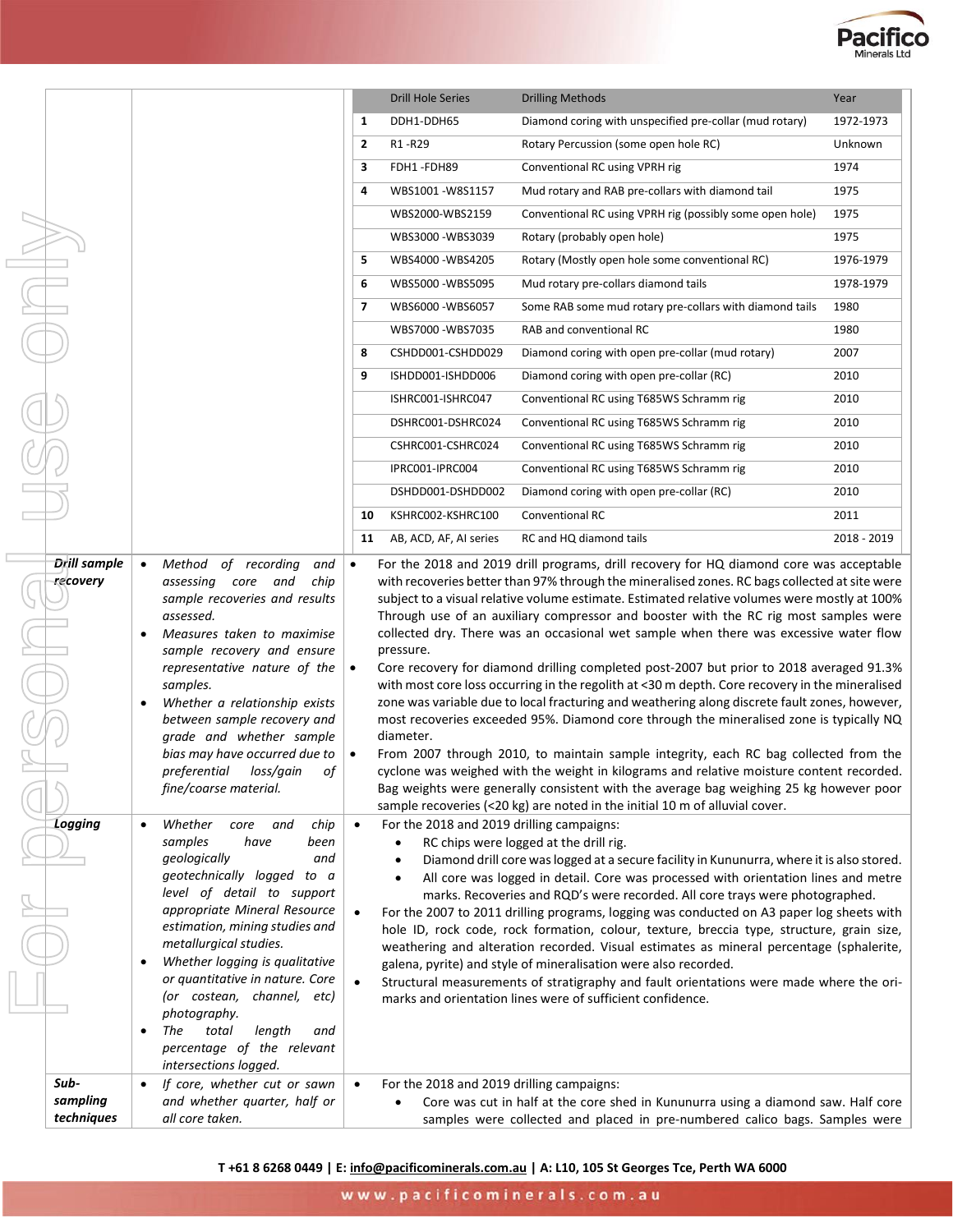

| and sample<br>preparation                                 | If non-core, whether riffled,<br>tube sampled, rotary split, etc<br>and whether sampled wet or<br>dry.<br>For all sample types,<br>the<br>quality<br>nature,<br>and<br>appropriateness of the sample<br>preparation technique.<br>Quality control procedures<br>$\bullet$<br>adopted for all sub-sampling<br>maximise<br>stages<br>to<br>representivity of samples.<br>Measures taken to ensure that<br>the sampling is representative<br>the<br>in-situ<br>material<br>of<br>collected,<br>including<br>for<br>instance results for field<br>duplicate/second-half<br>sampling.<br>Whether sample sizes are<br>$\bullet$<br>appropriate to the grain size of<br>the material being sampled.                                                | placed into heavy duty plastic bags and sealed for transport to the laboratory.<br>2 x 2 kg samples were collected from each RC metre using a rig mounted cone-<br>$\bullet$<br>splitter. The booster compressor was used on the rig to maintain consistently dry<br>samples. One sample was used to be sent to the laboratory for analysis if selected,<br>and the other stored in the Kununurra facility.<br>Samples from RC holes into mineralisation were scanned with a portable XRF for an<br>indication of qualitative lead concentration. 1 m intervals were selected to be<br>sampled of above 0.3% Pb as indicated by the pXRF. An additional metre sample was<br>taken above and below this interval.<br>For drilling campaigns pre-2018:<br>Core was cut in half at site using a diamond saw. Half core samples were collected<br>and placed in pre-numbered calico bags. Samples were collected by the project<br>geologist and geo-technician and placed into poly-weave bags for transport to the<br>laboratory.<br>From 2007 through 2010, RC samples were collected at 1 m intervals using a trailer-<br>mounted cone splitter attached to the drilling rig. 2-3 kg of split material for each<br>metre was collected in a calico bag to be submitted for assay.<br>In 2011 drilling samples were not split off the drill rig because of the possibility of<br>water ingress clogging up the cyclone and cone splitter when hitting a cavity. Drilling<br>was suspended when water/wet sample encountered, and the hole dewatered prior<br>to recommencement of drilling. Instead, a PVC pipe spear was used to obtain<br>approximately 2-3 kg of sample from a representative cross section of the entire 1 m<br>sample. KBL considered this to be the best means of sample collection avoiding<br>potential for contamination within a sample splitter.<br>In 2011, using an Olympus Innov-X portable XRF analyser at the rig, readings over 1%<br>lead, 1% zinc and/or 20 ppm silver were regarded as anomalous and were sampled<br>at 1 m intervals with at least 2 m either side (regardless of XRF reading) also collected<br>as individual metre samples. Samples with lower, background, metal levels were<br>amalgamated into 4 m composite intervals.<br>For all sampling, the sample sizes are considered to be appropriate to the grain size<br>of the material being sampled. |
|-----------------------------------------------------------|---------------------------------------------------------------------------------------------------------------------------------------------------------------------------------------------------------------------------------------------------------------------------------------------------------------------------------------------------------------------------------------------------------------------------------------------------------------------------------------------------------------------------------------------------------------------------------------------------------------------------------------------------------------------------------------------------------------------------------------------|-------------------------------------------------------------------------------------------------------------------------------------------------------------------------------------------------------------------------------------------------------------------------------------------------------------------------------------------------------------------------------------------------------------------------------------------------------------------------------------------------------------------------------------------------------------------------------------------------------------------------------------------------------------------------------------------------------------------------------------------------------------------------------------------------------------------------------------------------------------------------------------------------------------------------------------------------------------------------------------------------------------------------------------------------------------------------------------------------------------------------------------------------------------------------------------------------------------------------------------------------------------------------------------------------------------------------------------------------------------------------------------------------------------------------------------------------------------------------------------------------------------------------------------------------------------------------------------------------------------------------------------------------------------------------------------------------------------------------------------------------------------------------------------------------------------------------------------------------------------------------------------------------------------------------------------------------------------------------------------------------------------------------------------------------------------------------------------------------------------------------------------------------------------------------------------------------------------------------------------------------------------------------------------------------------------------------------------------------------------------------------------------------------------|
| Quality<br>of<br>assay data<br>and<br>Taboratory<br>tests | The nature,<br>quality<br>$\bullet$<br>and<br>of<br>the<br>appropriateness<br>assaying<br>and<br>laboratory<br>procedures used and whether<br>the technique is considered<br>partial or total.<br>geophysical<br>tools,<br>For<br>spectrometers, handheld XRF<br>instruments,<br>etc,<br>the<br>used<br>in<br>parameters<br>determining<br>the<br>analysis<br>including instrument make<br>and model, reading times,<br>calibrations factors applied<br>and their derivation, etc.<br>Nature of quality control<br>$\bullet$<br>procedures adopted<br>(e.g.<br>standards, blanks, duplicates,<br>external laboratory checks)<br>and whether acceptable levels<br>of accuracy (i.e. lack of bias)<br>and precision have been<br>established. | For the 2018 and 2019 drilling programs:<br>Samples were sent to the nationally certified Intertek-Genalysis in Darwin for<br>preparation and analysis. Duplicates, blanks and standards were inserted at regular<br>intervals. Multi-acid digestion of pulverised sample was followed by ICP-OES or an<br>equivalent assay technique.<br>Drill core and rock chip samples were assayed to accepted industry standards at the<br>$\bullet$<br>Intertek-Genalysis laboratory in Darwin. Multi-acid digestion of pulverised sample<br>was followed by ICP-OES or an equivalent assay technique.<br>Certified Ore Grade Base Metal Reference Material was provided by Geostats Pty Ltd.<br>The standards selected covered a range of lead and silver concentrations and there<br>is good agreement between the Pb and Ag assays, and the mean values provided with<br>the reference standards. For the standards the assayed values were within half of<br>one standard deviation and more commonly below the mean suggesting that grade<br>overestimation is not a significant problem in the dataset.<br>Duplicates and blanks were also included in all sample despatches and results are<br>considered as acceptable by the Competent Person and by Pacifico and the drill<br>samples are considered to be suitable to support the Mineral Resource estimate.<br>For drilling campaigns pre-2018:<br>Drill core and rock chip samples were assayed to accepted industry standards at<br>$\bullet$<br>nationally certified laboratories such as ALS, SGS and Genalysis. Multi-acid digestion<br>of pulverised sample was followed by ICP-AES or an equivalent assay technique.<br>Samples from the 2007 and 2010 drilling program were submitted to the laboratory<br>and analysed using the ME-ICP 61 (multi-element-inductively coupled plasma)<br>technique. The method involves a four-acid digest of the sample followed by<br>measurement by ICP-AES (inductively coupled plasma-atomic emission<br>spectrometry) for a suite of 34 elements. Where assays were in excess of 1% lead or                                                                                                                                                                                                                                                                                                               |

**T +61 8 6268 0449 | E: [info@pacificominerals.com.au](mailto:info@pacificominerals.com.au) | A: L10, 105 St Georges Tce, Perth WA 6000**

zinc, an additional ore grade analysis was made using the ME–OG 62 (multi-element–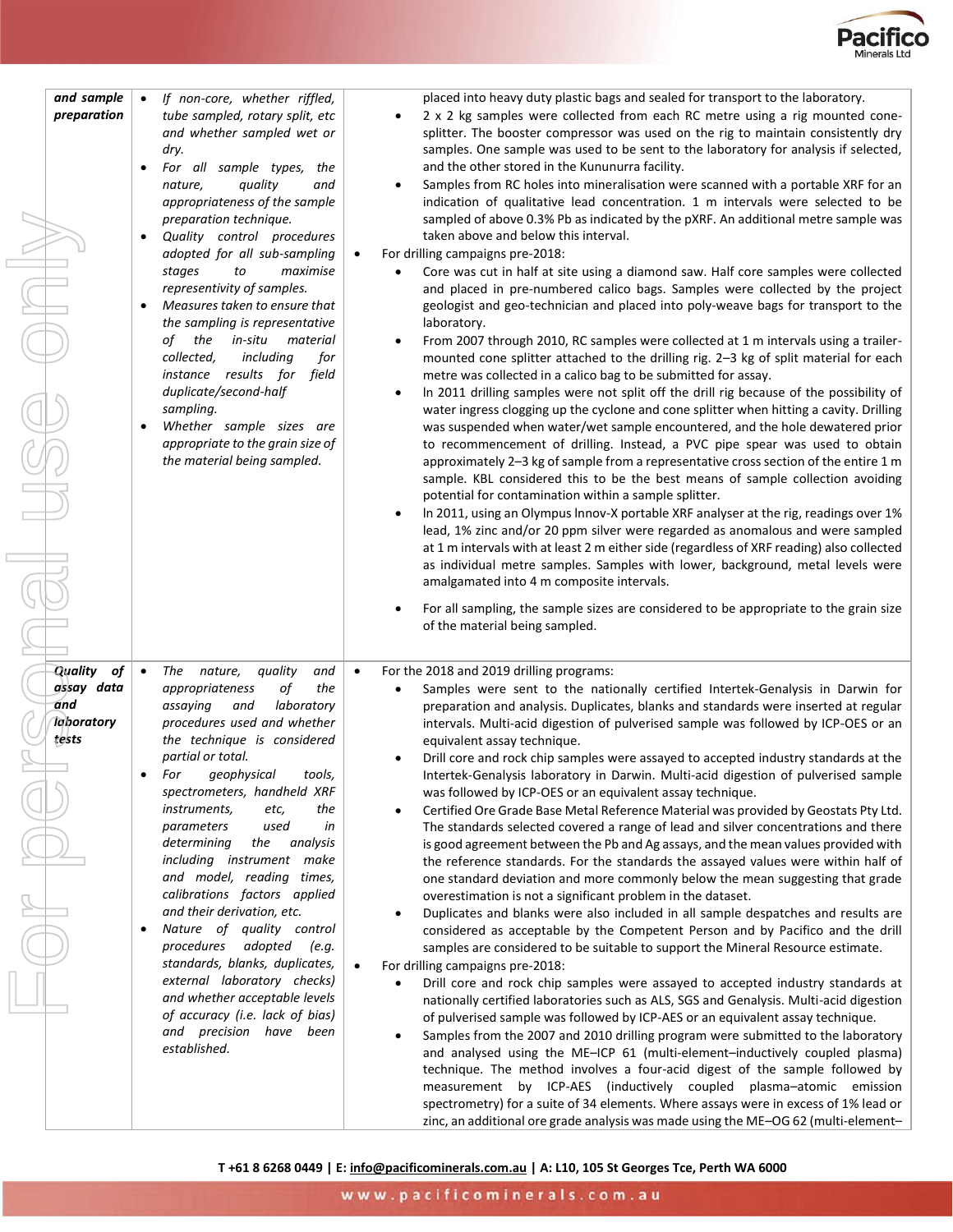

| Verification<br>of sampling<br>and<br>assaying | The verification of significant<br><i>intersections</i><br>bv<br>either<br>independent or alternative<br>company personnel.<br>The use of twinned holes.<br>٠<br>Documentation of primary<br>٠<br>data, data entry procedures,<br>data verification, data storage<br>(physical<br>and<br>electronic)<br>protocols.<br>Discuss any adjustment to<br>$\bullet$<br>assay data. | ore grade) method, which gives a more accurate analysis for high-grade material.<br>Samples from the more historical drill programs were dispatched to an external<br>$\bullet$<br>laboratory, either SGS Sydney or ALS Brisbane. The samples were crushed to 100%<br>passing 80 mesh and then digested in a mixture of nitric, perchloric and hydrofluoric<br>acids. The digested samples were analysed using atomic absorption spectroscopy<br>(AAS). Several check samples were sent to other labs to assess the analytical accuracy<br>and these show excellent correlation. Samples taken from 1975 onwards are<br>accepted as representative of the mineralisation present at Sorby.<br>During post-2007 drilling, standards were inserted at least every 30 samples in the<br>$\bullet$<br>stream, consisting of Certified Ore Grade Base Metal Reference Material provided by<br>Geostats Pty Ltd. The standards selected covered a range of lead and silver<br>concentrations and there is good agreement between the Pb and Ag assays, and the<br>mean values provided with the reference standards. For the standards the assayed<br>values were typically within one standard deviation and more commonly below the<br>mean suggesting that grade overestimation is not a significant problem in the<br>dataset.<br>Duplicates and blanks were included in the 2010 drilling but not the 2011 drilling.<br>Check-samples sent to umpire laboratories in 2010 showed good agreement<br>between ALS and Genalysis laboratories.<br>QAQC and data downloaded from the assay laboratory was checked by an independent third<br>$\bullet$<br>party to confirm accurate transposing of sample number assay results with respective drill<br>hole intervals.<br>Geological logs were entered digitally into data entry drill log templates in MS Excel.<br>$\bullet$<br>Assay certificates were received from the analytical laboratories and imported into the drill<br>database.<br>No adjustment was made to the data.<br>٠<br>In 2007, 14 twin holes were drilled using HQ diamond core into Beta Pod, I Pod, D Pod and<br>C Pod, to enable an assessment of the oxide and sulphide mineralisation within the deposit<br>and also test the three historic drilling methods. The results from the twin holes display very<br>poor grade and thickness correlation with the historic holes. The data suggested that a high<br>degree of grade variability exists within the deposit and there is evidence of grade smearing<br>in the open hole and RC assay data. Many historical holes were excluded from the Mineral<br>Resource estimate on the basis of these results, and other observations made at the time of<br>drilling.<br>Two twinned holes were drilled in the 2010 drilling campaign at I pod, to test repeatability<br>of drill results and compare drilling methods. The assay results showed close correlation of<br>Pb, Zn and Ag grades in one of the twins (drilled 1.5 m apart) but only close correlation for |
|------------------------------------------------|-----------------------------------------------------------------------------------------------------------------------------------------------------------------------------------------------------------------------------------------------------------------------------------------------------------------------------------------------------------------------------|---------------------------------------------------------------------------------------------------------------------------------------------------------------------------------------------------------------------------------------------------------------------------------------------------------------------------------------------------------------------------------------------------------------------------------------------------------------------------------------------------------------------------------------------------------------------------------------------------------------------------------------------------------------------------------------------------------------------------------------------------------------------------------------------------------------------------------------------------------------------------------------------------------------------------------------------------------------------------------------------------------------------------------------------------------------------------------------------------------------------------------------------------------------------------------------------------------------------------------------------------------------------------------------------------------------------------------------------------------------------------------------------------------------------------------------------------------------------------------------------------------------------------------------------------------------------------------------------------------------------------------------------------------------------------------------------------------------------------------------------------------------------------------------------------------------------------------------------------------------------------------------------------------------------------------------------------------------------------------------------------------------------------------------------------------------------------------------------------------------------------------------------------------------------------------------------------------------------------------------------------------------------------------------------------------------------------------------------------------------------------------------------------------------------------------------------------------------------------------------------------------------------------------------------------------------------------------------------------------------------------------------------------------------------------------------------------------------------------------------------------------------------------------------------------------------------------------------------------------------------------------------------------------------------------------------------------------------------------------------------------------------------------------------------|
| Location of                                    | Accuracy<br>quality<br>οf<br>and                                                                                                                                                                                                                                                                                                                                            | Ag and Zn in the second. Sporadic mineralisation of this nature comprising veins, pods and<br>vughs is observed in drill core.<br>The 2018 and 2019 drill hole collars were accurately surveyed using a DGPS by a registered                                                                                                                                                                                                                                                                                                                                                                                                                                                                                                                                                                                                                                                                                                                                                                                                                                                                                                                                                                                                                                                                                                                                                                                                                                                                                                                                                                                                                                                                                                                                                                                                                                                                                                                                                                                                                                                                                                                                                                                                                                                                                                                                                                                                                                                                                                                                                                                                                                                                                                                                                                                                                                                                                                                                                                                                                |
| data points                                    | surveys used to locate drill<br>holes (collar and down-hole<br>trenches,<br>surveys),<br>mine<br>workings and other locations<br>used in Mineral Resource<br>estimation.<br>Specification<br>of the grid<br>system used.<br>Quality and adequacy<br>οf<br>$\bullet$<br>topographic control.                                                                                 | surveyor and recorded in GDA94 Zone 52. It was concluded early in the 2018 program that<br>the drill rig affected the downhole compass to a depth of at least 60 m. A down hole Reflex<br>gyro survey instrument was employed in the 2018 and 2019 drill programs (drill hole dips of<br>60 and 70 degrees) to measure the dip and azimuth of the holes with readings taken every<br>30 m.<br>Post-2007 and pre-2018 drill hole collars have been accurately surveyed by DGPS. Drill hole<br>collar co- ordinates have been recorded in GDA 94 grid in the KBL Mining drilling database.<br>Pre-2007 drill hole collars have been accurately surveyed in local grid. Drill hole collar co-<br>ordinates have also been converted to GDA94 Zone 52 grid as recorded in the KBL Mining<br>drilling database.<br>Over 95% of drill holes are vertical with 90% having no down-hole surveys.<br>$\bullet$<br>An analysis of the trajectory of vertical holes accompanied drilling in 2010. Down-hole<br>$\bullet$<br>surveying of dip and azimuth for diamond holes was conducted using a single shot, Eastman<br>down-hole camera. Holes drilled from surface were surveyed at 15 m to minimise<br>interference from the rig and every 30 m after that to the end of hole. RC hole orientations<br>were surveyed using a single shot Pathfinder down-hole electronic camera. Holes were<br>surveyed at 6 m below surface and every 30 m after that to the end of hole. As a result of<br>this work, it was determined that most of the diamond drill holes remained relatively vertical<br>with very little down-hole deviation with dip consistently between 88° and 90°. As expected,<br>there was a slight deviation with holes lifting towards the west, perpendicular to the plane                                                                                                                                                                                                                                                                                                                                                                                                                                                                                                                                                                                                                                                                                                                                                                                                                                                                                                                                                                                                                                                                                                                                                                                                                                                        |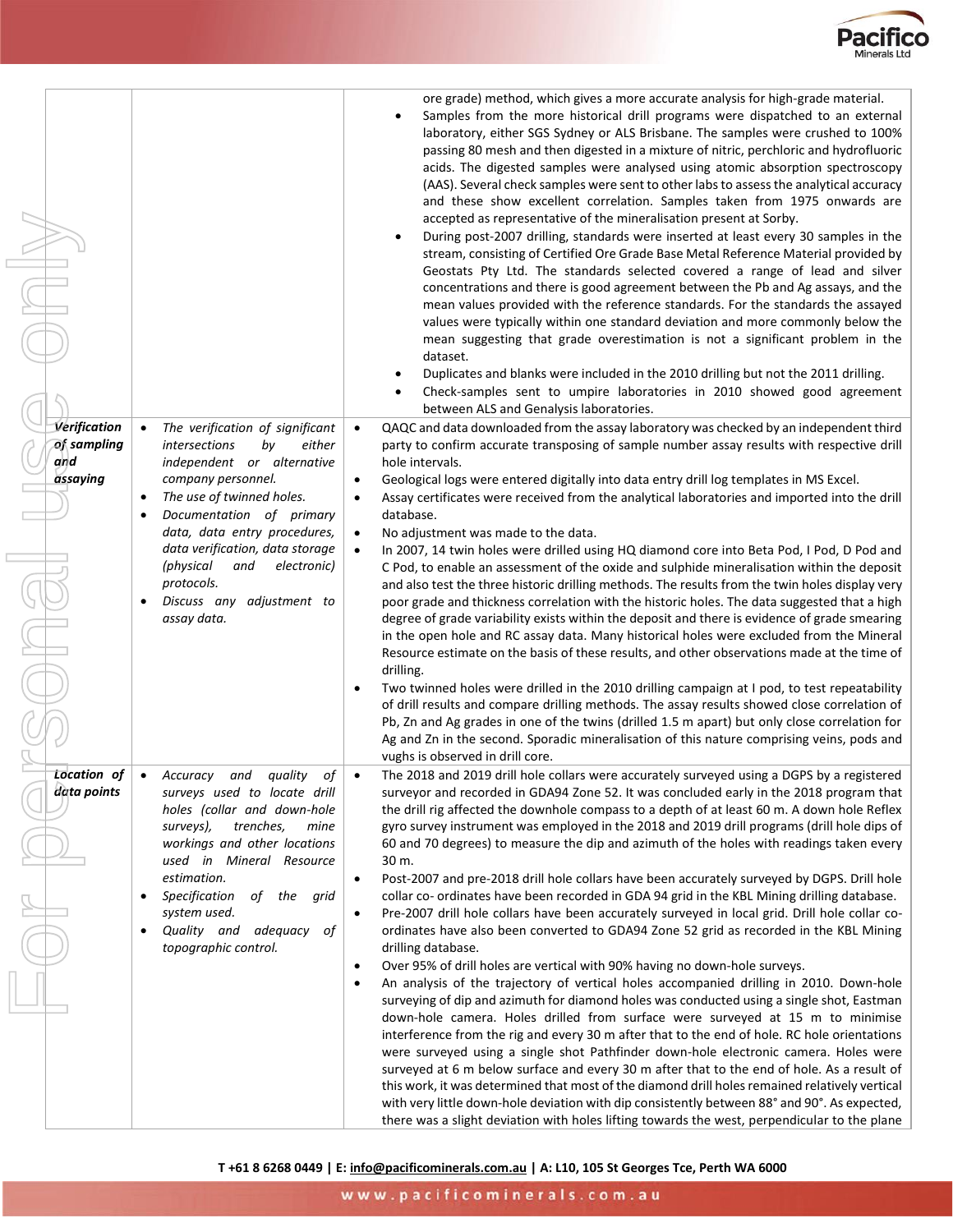

|                                                                            |                                                                                                                                                                                                                                                                                                                                                                                                                           | assurance, and therefore not to be used for Mineral Resource estimation.                                                                                                                                                                                                                                                                                                                                                                                                                                                                                                                                                                                                                                                                                                                                                                                                                                                                                                                                                 |
|----------------------------------------------------------------------------|---------------------------------------------------------------------------------------------------------------------------------------------------------------------------------------------------------------------------------------------------------------------------------------------------------------------------------------------------------------------------------------------------------------------------|--------------------------------------------------------------------------------------------------------------------------------------------------------------------------------------------------------------------------------------------------------------------------------------------------------------------------------------------------------------------------------------------------------------------------------------------------------------------------------------------------------------------------------------------------------------------------------------------------------------------------------------------------------------------------------------------------------------------------------------------------------------------------------------------------------------------------------------------------------------------------------------------------------------------------------------------------------------------------------------------------------------------------|
| <b>Audits</b><br>or<br><b>reviews</b>                                      | The results of any audits or<br>оf<br>sampling<br>reviews<br>techniques and data.                                                                                                                                                                                                                                                                                                                                         | Independent geologists have reviewed the sampling protocols in the field, the import of<br>$\bullet$<br>assay results from the laboratory online access system and the data management within<br>excel spreadsheets and the Access database in recent periods.<br>The historical drilling (pre-2007) has been reviewed on several occasions by previous and<br>$\bullet$<br>current property owners, with many of the historical holes deemed to have poor quality                                                                                                                                                                                                                                                                                                                                                                                                                                                                                                                                                       |
| <b>Sample</b><br>security                                                  | The measures taken to ensure<br>sample security.                                                                                                                                                                                                                                                                                                                                                                          | Samples are stored and processed at a secure facility in Kununurra. All samples obtained in<br>2018 and 2019 were taken by Pacifico personnel to the truck depot in Kununurra and placed<br>on a pallet and sealed for transport direct to the Intertek-Genalysis laboratory in Darwin.<br>Samples obtained 2007 to 2010 were sent via road to Genalysis Laboratories in Perth,<br>٠<br>Western Australia using a local transport courier from Kununurra. On delivery, a sample<br>receipt notice was forwarded to acknowledge receipt of samples by the lab.                                                                                                                                                                                                                                                                                                                                                                                                                                                            |
| <b>Orientation</b><br>of data in<br>relation to<br>geological<br>structure | Whether the orientation of<br>sampling achieves unbiased<br>sampling<br>of<br>possible<br>structures and the extent to<br>which<br>this<br>is<br>known,<br>considering the deposit type.<br>If the relationship between the<br>drilling orientation and the<br>orientation of key mineralised<br>structures is considered to<br>have introduced a sampling<br>bias, this should be assessed<br>and reported if material.  | It is not considered that there is a significant sampling bias due to the orientation of sampling<br>$\bullet$<br>in relation to structure.<br>Most holes in 2019 were drilled at 60 deg to the west (270 deg), to better sample both shallow<br>and steeply dipping structures considered significant to the mineralisation.                                                                                                                                                                                                                                                                                                                                                                                                                                                                                                                                                                                                                                                                                            |
| Data<br>spacing and<br>distribution                                        | Data spacing for reporting of<br>$\bullet$<br><b>Exploration Results.</b><br>Whether the data spacing, and<br>$\bullet$<br>distribution is sufficient to<br>establish<br>the degree<br>оf<br>geological<br>and<br>grade<br>continuity appropriate for the<br>Mineral Resource and Ore<br>Reserve<br>estimation<br>procedure(s)<br>and<br>classifications applied.<br>Whether sample compositing<br>٠<br>has been applied. | of bedding which dips gently towards the east. Most RC holes remained close to vertical with<br>little down-hole deviation, dipping consistently between 87° and 90°. There was a slight<br>deviation with RC holes lifting towards the southwest.<br>As the drilling intersecting the deposits is concentrated within 140 m of surface (mostly<br>٠<br><70m from surface), a small deviation in hole azimuth and dip of vertical holes would not<br>introduce significant uncertainty as to the sample location.<br>Hole spacing varies but drilling is mostly completed on a 50 (E-W) metre by 50 (N-S) metre<br>$\bullet$<br>drill pattern.<br>Infill drilling has achieved a closer spacing in many parts of the main D, E deposit (Omega<br>$\bullet$<br>Central) area.<br>The data spacing, and distribution is sufficient to establish the degree of geological and grade<br>$\bullet$<br>continuity appropriate for the Mineral Resource and classifications applied.<br>Sample compositing was not carried out. |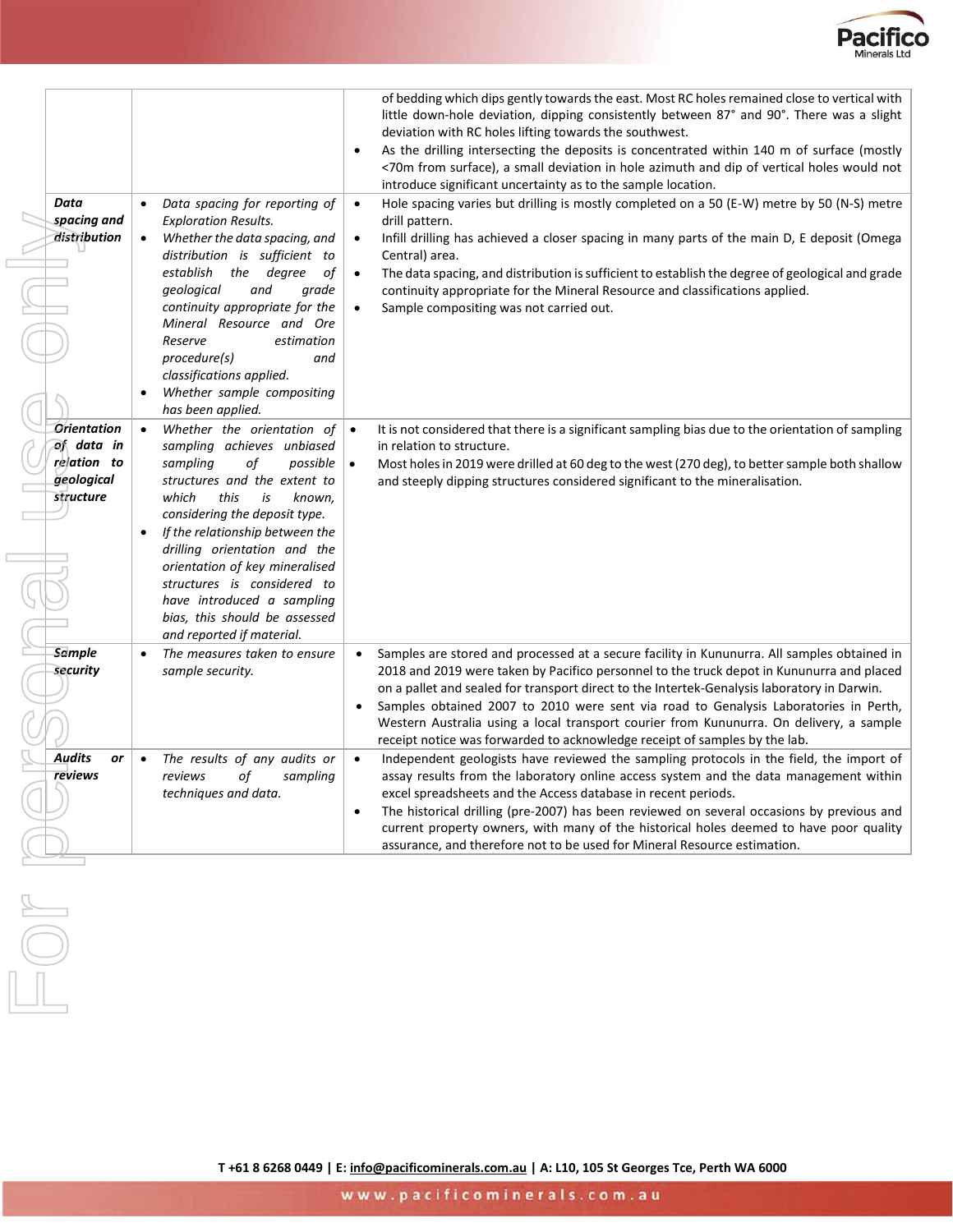

#### **Section 2 Reporting of Exploration Results**

| <b>Criteria</b>                                     | <b>JORC Code Explanation</b>                                                                                                                       | Commentary                                                                        |                                                 |                                                                                                                                                                                                                                                                                                                                                                                                                                                                                                                                                                                                                                                                                                                                                                                                                                                                                                                                                                                                                                                                                                                                                                                                                                                                                                                                                                                                                                                                                                                                                                                                                                                                                                                                                                                                                                                                                                                                                                  |            |  |
|-----------------------------------------------------|----------------------------------------------------------------------------------------------------------------------------------------------------|-----------------------------------------------------------------------------------|-------------------------------------------------|------------------------------------------------------------------------------------------------------------------------------------------------------------------------------------------------------------------------------------------------------------------------------------------------------------------------------------------------------------------------------------------------------------------------------------------------------------------------------------------------------------------------------------------------------------------------------------------------------------------------------------------------------------------------------------------------------------------------------------------------------------------------------------------------------------------------------------------------------------------------------------------------------------------------------------------------------------------------------------------------------------------------------------------------------------------------------------------------------------------------------------------------------------------------------------------------------------------------------------------------------------------------------------------------------------------------------------------------------------------------------------------------------------------------------------------------------------------------------------------------------------------------------------------------------------------------------------------------------------------------------------------------------------------------------------------------------------------------------------------------------------------------------------------------------------------------------------------------------------------------------------------------------------------------------------------------------------------|------------|--|
| Mineral<br>tenement and<br>land<br>tenure<br>status | reference<br>Type,<br>$\bullet$<br>name/number, location and<br>ownership<br>including<br>agreements or material<br>issues with third parties such |                                                                                   |                                                 | Pacifico Minerals Ltd acquired a 75% interest in the Sorby Hills lead-silver project in Western<br>Australia on 5 October 2018. Yuguang (Australia) Pty Ltd and wholly owned subsidiary of<br>Henan Yuguang Gold & Lead Co. Ltd (HYG) owning the remaining 25%. The Sorby Hills Project<br>comprises five mining leases (M80/196-197 and M80/285-287), all of which are currently<br>held jointly between Sorby Hills Pty Ltd (75%) and Yuguang (Australia) Pty Ltd (25%).                                                                                                                                                                                                                                                                                                                                                                                                                                                                                                                                                                                                                                                                                                                                                                                                                                                                                                                                                                                                                                                                                                                                                                                                                                                                                                                                                                                                                                                                                       |            |  |
|                                                     | joint<br>ventures,<br>as<br>partnerships,<br>overriding<br>native<br>title<br>royalties,                                                           | Tenement                                                                          | Area (km2)                                      | Granted                                                                                                                                                                                                                                                                                                                                                                                                                                                                                                                                                                                                                                                                                                                                                                                                                                                                                                                                                                                                                                                                                                                                                                                                                                                                                                                                                                                                                                                                                                                                                                                                                                                                                                                                                                                                                                                                                                                                                          | Expiry     |  |
|                                                     | interests, historical<br>sites,                                                                                                                    | M80/196                                                                           | 9.99                                            | 22/01/1988                                                                                                                                                                                                                                                                                                                                                                                                                                                                                                                                                                                                                                                                                                                                                                                                                                                                                                                                                                                                                                                                                                                                                                                                                                                                                                                                                                                                                                                                                                                                                                                                                                                                                                                                                                                                                                                                                                                                                       | 21/01/2030 |  |
|                                                     | wilderness or national park<br>and environmental settings.                                                                                         | M80/197                                                                           | 9.95                                            | 22/01/1988                                                                                                                                                                                                                                                                                                                                                                                                                                                                                                                                                                                                                                                                                                                                                                                                                                                                                                                                                                                                                                                                                                                                                                                                                                                                                                                                                                                                                                                                                                                                                                                                                                                                                                                                                                                                                                                                                                                                                       | 21/01/2030 |  |
|                                                     | The security of the tenure<br>held at the time of reporting                                                                                        | M80/285                                                                           | 5.57                                            | 29/03/1989                                                                                                                                                                                                                                                                                                                                                                                                                                                                                                                                                                                                                                                                                                                                                                                                                                                                                                                                                                                                                                                                                                                                                                                                                                                                                                                                                                                                                                                                                                                                                                                                                                                                                                                                                                                                                                                                                                                                                       | 28/03/2031 |  |
|                                                     | along with any known<br>impediments to obtaining a                                                                                                 | M80/286                                                                           | 7.89                                            | 29/03/1989                                                                                                                                                                                                                                                                                                                                                                                                                                                                                                                                                                                                                                                                                                                                                                                                                                                                                                                                                                                                                                                                                                                                                                                                                                                                                                                                                                                                                                                                                                                                                                                                                                                                                                                                                                                                                                                                                                                                                       | 28/03/2031 |  |
|                                                     | licence to operate in the<br>area.                                                                                                                 | M80/287                                                                           | 8.15                                            | 29/03/1989                                                                                                                                                                                                                                                                                                                                                                                                                                                                                                                                                                                                                                                                                                                                                                                                                                                                                                                                                                                                                                                                                                                                                                                                                                                                                                                                                                                                                                                                                                                                                                                                                                                                                                                                                                                                                                                                                                                                                       | 28/03/2031 |  |
|                                                     |                                                                                                                                                    | ٠<br>$\bullet$<br>$\bullet$<br>the MLs.<br>$\bullet$<br>$\bullet$<br>negotiated.  | covers a total area of 12,612.40 hectares (ha). | The Mining Leases are centred at coordinates 128°57'E, 15°27'N.<br>The project area is approximately 50 km north-northeast of the township of Kununurra and<br>Native title has not been granted over the area. The Mining Leases were granted prior to the<br>High Court acknowledging Native Title and therefore native title has been extinguished over<br>The project area lies adjacent to proposed Goomig Range Conservation Park.<br>Tenure is in good standing until 2030 (in some cases, out to 2031). M80/286 & M80/197 have<br>a current cultural clearance access agreement in place; for the remaining mining tenements<br>normal cultural clearance plans would be required. No mining agreement has been                                                                                                                                                                                                                                                                                                                                                                                                                                                                                                                                                                                                                                                                                                                                                                                                                                                                                                                                                                                                                                                                                                                                                                                                                                          |            |  |
| Exploration<br>done by other<br>parties             | Acknowledgment<br>$\bullet$<br>and<br>appraisal of exploration by<br>other parties.                                                                | $\bullet$<br>Mining.                                                              | geophysics and extensive drilling campaigns.    | The Sorby Hills area has been systematically explored by numerous companies since 1971.<br>Prominent amongst these were ELF Aquitaine (1973-1981) with various JV partners (SEREM,<br>St Joe Bonaparte & BHP), BHP (1981-1988), in JV with Triako; and CBH/Kimberley Metals/KBL<br>Previous work included, geologic mapping, soil geochemistry, airborne and ground                                                                                                                                                                                                                                                                                                                                                                                                                                                                                                                                                                                                                                                                                                                                                                                                                                                                                                                                                                                                                                                                                                                                                                                                                                                                                                                                                                                                                                                                                                                                                                                              |            |  |
| Geology                                             | geological<br>Deposit<br>type,<br>setting<br>and<br>style<br>оf<br>mineralisation.                                                                 | $\bullet$<br>Bonaparte Basin.<br>shallowly to the east.<br>$\bullet$<br>$\bullet$ | Sediments and the lower Sorby Dolomite.         | The Sorby Hills mineralisation is regarded as having many features typical of Mississippi<br>Valley Type (MVT) deposits. Recent geological assessment has refined this to a sediment<br>replacement system, with mineralisation focussed on the contact between the upper Knox<br>The Sorby Hills mineralisation consists of 13 discrete carbonate hosted Ag Pb Zn deposits<br>(previously referred to as pods): A-J, Beta East, Beta West and Alpha. The deposits form a<br>linear north-south belt extending over 7 km, sub parallel to the eastern margin of the<br>Precambrian Pincombe Inlier and within the Carboniferous Burt Range Formation of the<br>The mineralisation is largely stratabound and hosted mainly on the contact between Knox<br>Sediments and Sorby Dolomite and in dolomitic breccia which is typically developed at the<br>contact of a crystalline dolomite unit and overlying dolomitic siltstone which generally dips<br>The deposits average 7-10 m in thickness, are from 2 km long and 100 to 500 m wide. There<br>is some structural control to the mineralisation, with higher grade zones associated with<br>faulting. Mineralisation is often thicker and/or of higher grade in areas of strong brecciation.<br>The Sorby Hills primary mineralisation is typically silver and lead-rich with moderate to high<br>pyrite (FeS <sub>2</sub> ) content and generally low amounts of sphalerite (ZnS). Galena (PbS) occurs as<br>massive to semi-massive crystalline lenses often found in the more argillaceous units, and as<br>coarse to fine disseminations or as open-space fill in fractures, breccias and vughs. Sphalerite<br>typically predates galena and occurs as colloform open-space fill. It is typically more<br>abundant at the lateral fringes of and below the lead mineralisation. Silver values tend to<br>increase as the lead content increases and is generally assumed to be closely associated with |            |  |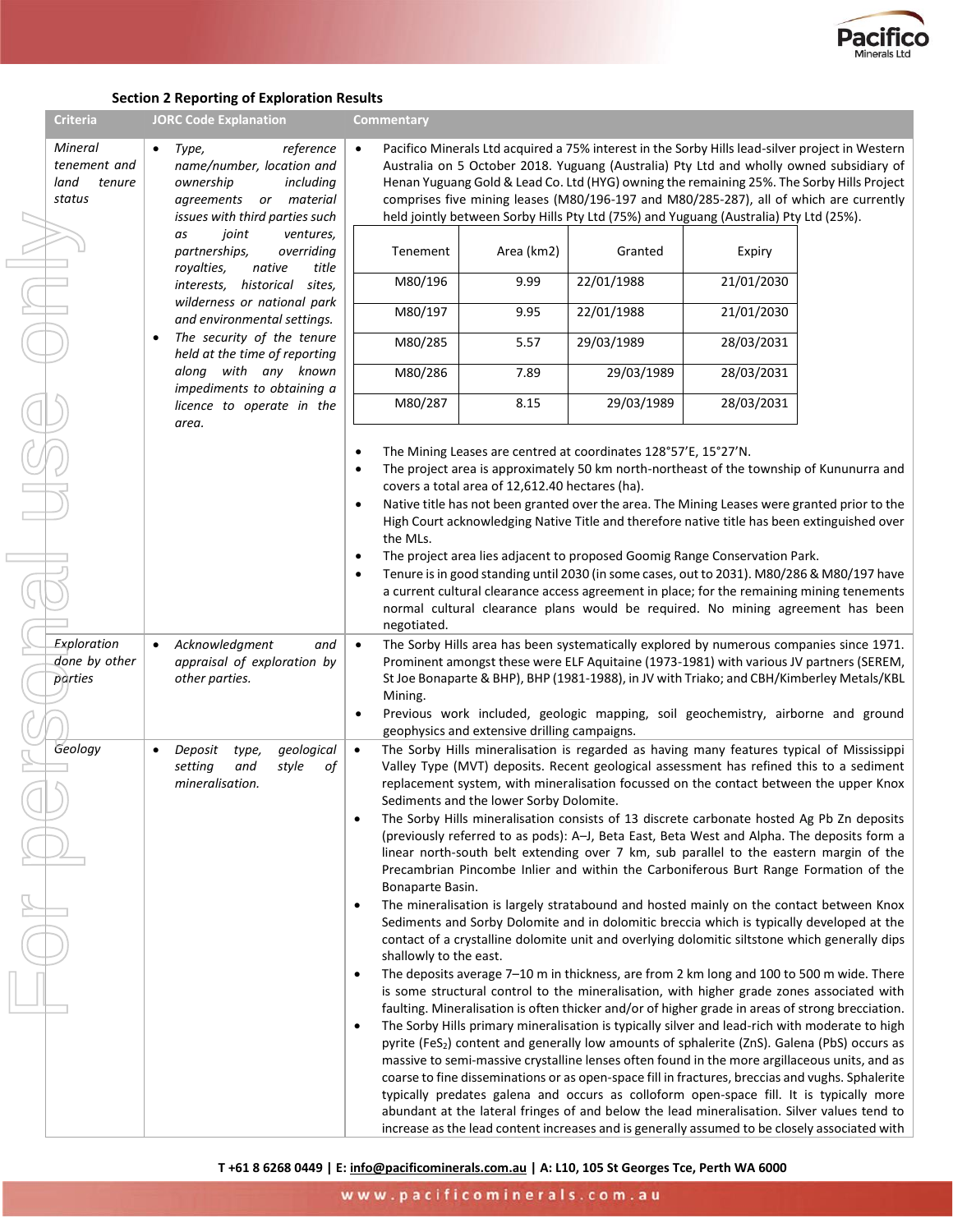

|                                                            |                                                                                                                                                                                                                                                                                                                                                                                                                                                                                                                                                                                                                                                                                                                      | the galena. A discrete pyrite zone is seen to occur below the base-metal mineralisation.<br>The upper portions of the deposits are often oxidised and composed of a variable mix of<br>$\bullet$<br>cerussite (PbCO <sub>3</sub> ) and galena. Cerussite has also been observed deeper in the deposits where<br>faults, fractures and or cavities have acted as conduits for meteoric waters. The extent to<br>which secondary lead minerals exist through the deposit has not been systematically<br>documented; however, it is possible that other lead-oxide minerals may be present.                       |
|------------------------------------------------------------|----------------------------------------------------------------------------------------------------------------------------------------------------------------------------------------------------------------------------------------------------------------------------------------------------------------------------------------------------------------------------------------------------------------------------------------------------------------------------------------------------------------------------------------------------------------------------------------------------------------------------------------------------------------------------------------------------------------------|----------------------------------------------------------------------------------------------------------------------------------------------------------------------------------------------------------------------------------------------------------------------------------------------------------------------------------------------------------------------------------------------------------------------------------------------------------------------------------------------------------------------------------------------------------------------------------------------------------------|
| Drill<br>hole<br><b>Information</b>                        | of<br>$\bullet$<br>all<br>A<br>summary<br>information material to the<br>understanding<br>оf<br>the<br>exploration results including<br>a tabulation of the following<br>information for all Material<br>drill holes:<br>o easting and northing of<br>the drill hole collar<br>elevation or RL (Reduced<br>$\circ$<br>Level - elevation above<br>sea level in metres) of<br>the drill hole collar<br>dip and azimuth of the<br>$\circ$<br>hole<br>down hole length and<br>$\circ$<br>interception depth<br>hole length.<br>$\circ$<br>If the exclusion of this<br>information is justified on<br>that<br>basis<br>the<br>the<br>information is not Material<br>and this exclusion does not<br>detract<br>from<br>the | A report has been prepared by the registered surveyor as to the accuracy of the DGPS<br>$\bullet$<br>surveying undertaken at the drill collars.<br>The drill hole database for the Sorby Hills project area for A, B, Omega, H, I, J, Alpha and Beta<br>$\bullet$<br>deposits since its discovery in 1971 comprises 1,276 surface drill holes for a total of 122,113.2<br>m of drilling.<br>The Mineral Resource estimate is based upon the results from all drilling from 2007 onwards,<br>$\bullet$<br>and a selection of historical holes which meet the Competent Person's quality assurance<br>standards. |
|                                                            | understanding of the report,<br>Competent<br>the<br>Person<br>should clearly explain why<br>this is the case.                                                                                                                                                                                                                                                                                                                                                                                                                                                                                                                                                                                                        |                                                                                                                                                                                                                                                                                                                                                                                                                                                                                                                                                                                                                |
| Data<br>aggregation<br>methods                             | reporting<br>Exploration<br>In<br>$\bullet$<br>Results,<br>weighting<br>techniques,<br>averaging<br>maximum and/or minimum<br>grade truncations (e.g.<br>cutting of high grades) and<br>cut-off grades are usually<br>Material and should be<br>stated.<br>Where aggregate intercepts<br>incorporate short lengths of<br>high-grade results and<br>longer lengths of low grade<br>results, the procedure used<br>for such aggregation should<br>be stated and some typical<br>examples<br>of<br>such<br>aggregations should be<br>shown in detail.<br>The assumptions used for<br>any reporting of metal<br>equivalent values should be<br>clearly stated.                                                           | No aggregated exploration data is reported here.                                                                                                                                                                                                                                                                                                                                                                                                                                                                                                                                                               |
| Relationship<br>between<br>mineralization<br>widths<br>and | These relationships<br>are<br>particularly important in the<br>reporting of Exploration<br>Results.                                                                                                                                                                                                                                                                                                                                                                                                                                                                                                                                                                                                                  | The stratabound mineralisation at Sorby Hills generally dips gently to the east and drilling<br>intercepts are typically close to true width.                                                                                                                                                                                                                                                                                                                                                                                                                                                                  |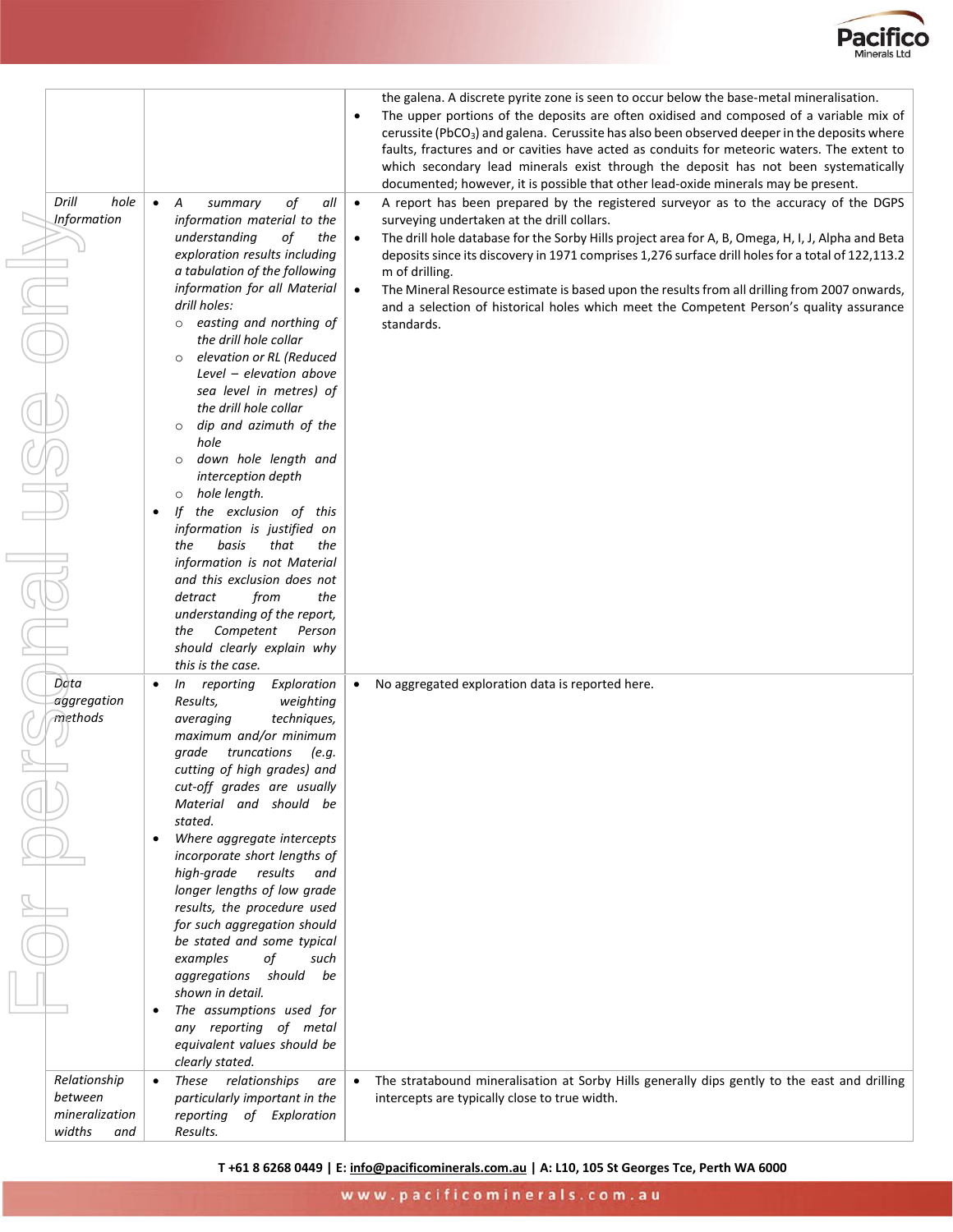

| intercept<br>lengths                        | If the geometry of the<br>mineralisation with respect<br>to the drill hole angle is<br>known, its nature should be<br>reported.<br>If it is not known and only<br>the down hole lengths are<br>reported, there should be a<br>clear statement to this effect<br>(e.g. 'down hole length, true<br>width not known').                                                                                                                                           |                                                                                                                                                                                                                                                                                                                                                                                                                                                                                                                                                                                                                                                                                                                                                                                                                                                                                                                                                                                                                                                                                                                                                                                                                                                                                                                                                                                                                                                                                                                                                                                                                                                                                                                                                                                                                         |
|---------------------------------------------|---------------------------------------------------------------------------------------------------------------------------------------------------------------------------------------------------------------------------------------------------------------------------------------------------------------------------------------------------------------------------------------------------------------------------------------------------------------|-------------------------------------------------------------------------------------------------------------------------------------------------------------------------------------------------------------------------------------------------------------------------------------------------------------------------------------------------------------------------------------------------------------------------------------------------------------------------------------------------------------------------------------------------------------------------------------------------------------------------------------------------------------------------------------------------------------------------------------------------------------------------------------------------------------------------------------------------------------------------------------------------------------------------------------------------------------------------------------------------------------------------------------------------------------------------------------------------------------------------------------------------------------------------------------------------------------------------------------------------------------------------------------------------------------------------------------------------------------------------------------------------------------------------------------------------------------------------------------------------------------------------------------------------------------------------------------------------------------------------------------------------------------------------------------------------------------------------------------------------------------------------------------------------------------------------|
| <b>Diagrams</b>                             | Appropriate<br>and<br>maps<br>٠<br>sections (with scales) and<br>tabulations of intercepts<br>should be included for any<br>significant discovery being<br>reported<br>These<br>should<br>include, but not be limited to<br>a plan view of drill hole collar<br>locations and appropriate<br>sectional views.                                                                                                                                                 | All plan view, cross-sectional and long sectional diagrams accurately reflect coordinates.<br>$\bullet$<br>Where there is a vertical exaggeration in the long section then this is clearly stated.                                                                                                                                                                                                                                                                                                                                                                                                                                                                                                                                                                                                                                                                                                                                                                                                                                                                                                                                                                                                                                                                                                                                                                                                                                                                                                                                                                                                                                                                                                                                                                                                                      |
| <b>Balanced</b><br>reporting                | Where<br>comprehensive<br>$\bullet$<br>reporting of all Exploration<br>Results is not practicable,<br>representative reporting of<br>both low and high grades<br>and/or widths should be<br>practiced<br>to<br>avoid<br>misleading<br>reporting<br>οf<br><b>Exploration Results.</b>                                                                                                                                                                          | Exploration results are not reported here, refer to previous company announcements (e.g.<br>12 <sup>th</sup> September 2019) for further detail.                                                                                                                                                                                                                                                                                                                                                                                                                                                                                                                                                                                                                                                                                                                                                                                                                                                                                                                                                                                                                                                                                                                                                                                                                                                                                                                                                                                                                                                                                                                                                                                                                                                                        |
| Other<br>substantive<br>exploration<br>data | Other exploration data, if<br>meaningful and material,<br>should be reported including<br>(but<br>not<br>limited<br>to):<br>qeological<br>observations;<br>geophysical survey results;<br>geochemical survey results;<br>bulk samples - size and<br>method<br>οf<br>treatment;<br>metallurgical test results;<br>bulk density, groundwater,<br>geotechnical<br>and<br>rock<br>characteristics;<br>potential<br>deleterious<br>or<br>contaminating substances. | Since the discovery of Sorby Hills base metal deposit in 1971 considerable geological<br>$\bullet$<br>information concerning the mineralisation and its host has been compiled. Similarly,<br>numerous geochemical soil surveys and geophysical surveys have been conducted across the<br>tenement package. This information is well documented in company annual reports and can<br>be readily accessed via the WA DMIRS website.<br>$\bullet$<br>Extensive metallurgical test work on drill core samples from the Sorby Hills deposit was<br>carried out in the laboratories of the Technical Services Department of Mount Isa Mines<br>Limited, Mount Isa in the late 1970s and early 1980s.<br>Subsequently, CBH Resources commissioned AMML to carry out a test work program to<br>confirm the results of the Mount Isa Mines work and investigate the replacement of sodium<br>cyanide (NaCN), used as a depressant for iron pyrite and zinc sulphide, by alternative<br>reagents. The results of this work appeared in Report 0034-1 dated 8 August 2008. Further<br>test work was carried out by AMML for Sorby Management, following the change in<br>ownership of the Sorby Hills project. The results appeared in Report 0194-1 dated 24 Oct<br>2011.<br>A first stage of metallurgical testwork commissioned by Pacifico Minerals was reported 17<br>$\bullet$<br>July 2019 (ASX Announcement). It confirmed the higher recoveries that can be obtained from<br>this style of carbonate replacement mineralisation. Flotation recoveries of up to 96% Pb and<br>95% Ag were obtained and the testwork indicated that a final concentrate grade of 65%Pb<br>can be produced. Outstanding results were also obtained to upgrade the ores prior to<br>flotation by heavy liquid separation and by ore sorting. |
| Further work                                | The nature and scale of<br>٠<br>planned further work (e.g.<br>tests for lateral extensions or<br>depth extensions or large-<br>scale step-out drilling).<br>Diagrams<br>clearly<br>٠<br>highlighting the areas of<br>possible<br>extensions,<br>including<br>the<br>main                                                                                                                                                                                      | Additional drilling is planned to improve geological confidence, to upgrade the resource to<br>$\bullet$<br>higher confidence Mineral Resource categories, to aid in future Reserve estimates, and to<br>delineate additional areas of potentially economic mineralisation. A Phase III drilling will<br>commence in October 2019 and will include an estimated 3,000 m of drilling.                                                                                                                                                                                                                                                                                                                                                                                                                                                                                                                                                                                                                                                                                                                                                                                                                                                                                                                                                                                                                                                                                                                                                                                                                                                                                                                                                                                                                                    |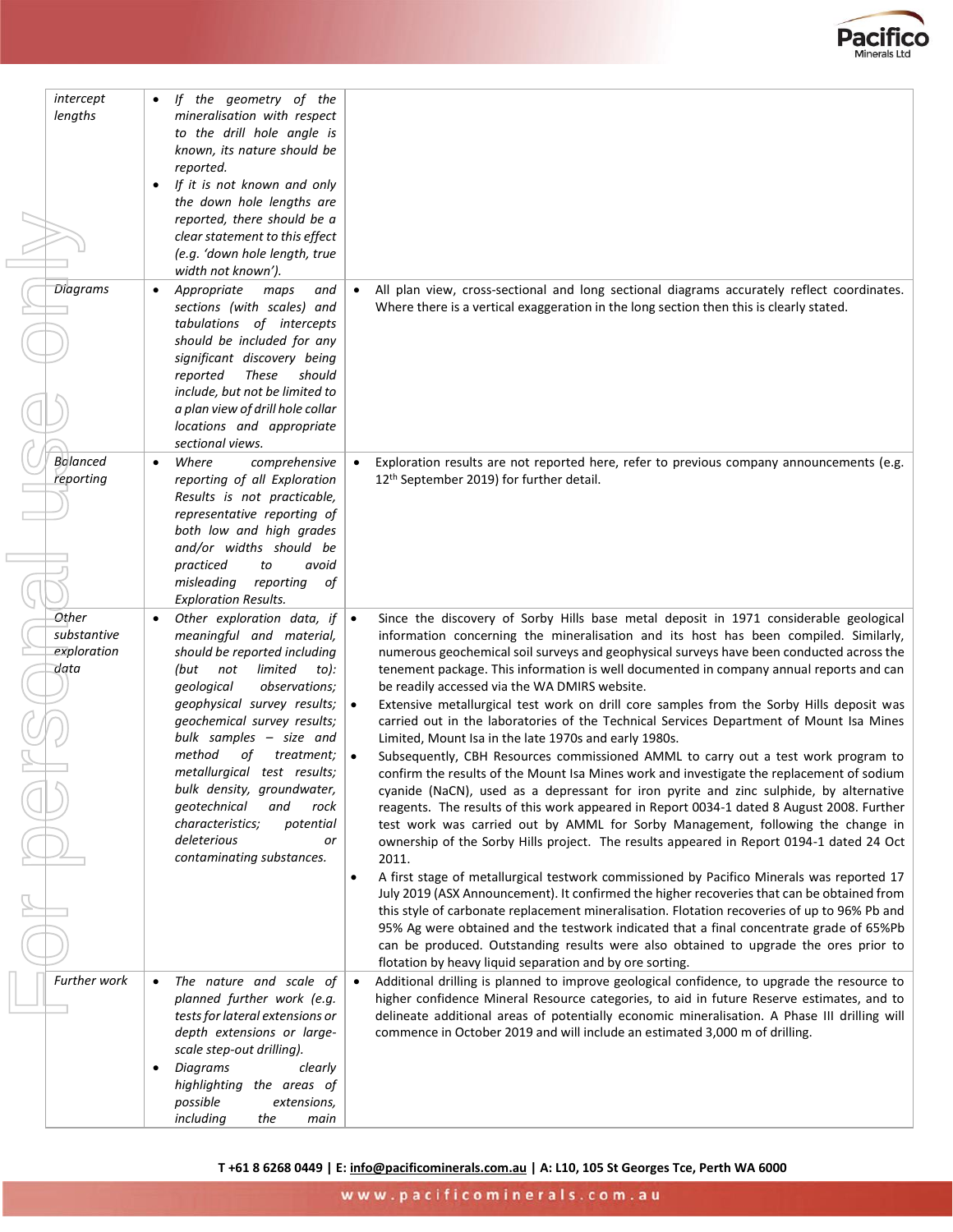

| <i>geological interpretations</i> |  |
|-----------------------------------|--|
| and future drilling areas,        |  |
| provided this information is      |  |
| not commercially sensitive.       |  |

#### **Section 3 Estimation and Reporting of Mineral Resources**

NR

| <b>Section 3 Estimation and Reporting of Mineral Resources</b><br>(Criteria listed in section 1, and where relevant in section 2, also apply to this section.) |                                                                                                                                                                                                                                                                                                                                                                                                                                                                                                         |                                                                                                                                                                                                                                                                                                                                                                                                                                                                                                                                                                                                                                                                                                                                                                                                                                                                                                                                                                                                                                                                                                                                                                                                                                                                                                                                                                                                                                                                                                                                                                                                                                                                                                                  |  |
|----------------------------------------------------------------------------------------------------------------------------------------------------------------|---------------------------------------------------------------------------------------------------------------------------------------------------------------------------------------------------------------------------------------------------------------------------------------------------------------------------------------------------------------------------------------------------------------------------------------------------------------------------------------------------------|------------------------------------------------------------------------------------------------------------------------------------------------------------------------------------------------------------------------------------------------------------------------------------------------------------------------------------------------------------------------------------------------------------------------------------------------------------------------------------------------------------------------------------------------------------------------------------------------------------------------------------------------------------------------------------------------------------------------------------------------------------------------------------------------------------------------------------------------------------------------------------------------------------------------------------------------------------------------------------------------------------------------------------------------------------------------------------------------------------------------------------------------------------------------------------------------------------------------------------------------------------------------------------------------------------------------------------------------------------------------------------------------------------------------------------------------------------------------------------------------------------------------------------------------------------------------------------------------------------------------------------------------------------------------------------------------------------------|--|
| Criteria                                                                                                                                                       | <b>JORC Code explanation</b>                                                                                                                                                                                                                                                                                                                                                                                                                                                                            | Commentary                                                                                                                                                                                                                                                                                                                                                                                                                                                                                                                                                                                                                                                                                                                                                                                                                                                                                                                                                                                                                                                                                                                                                                                                                                                                                                                                                                                                                                                                                                                                                                                                                                                                                                       |  |
| Database<br>integrity                                                                                                                                          | Measures taken to ensure<br>$\bullet$<br>that data has not been<br>corrupted by, e.g.<br>transcription or keying<br>errors, between its initial<br>collection and its use for<br><b>Mineral Resource</b><br>estimation purposes.<br>Data validation procedures<br>used.                                                                                                                                                                                                                                 | Sorby Hills drill hole data was imported from spreadsheets into an MS Access database, which<br>$\bullet$<br>was validated for any errors such as overlapping sample intervals or collar surveys located<br>outside the bounds of the project area. Hand drawn drill hole logs are stored in scanned digital<br>form.<br>Data validation checks are routinely run when data is interpreted in 3D visualization and<br>$\bullet$<br>modelling software.<br>A cross-check of historical Omega deposit area collar coordinates in the database against<br>$\bullet$<br>original drill hole plans in WA Department of Mines and Petroleum reports was performed in<br>2011 and no errors found.                                                                                                                                                                                                                                                                                                                                                                                                                                                                                                                                                                                                                                                                                                                                                                                                                                                                                                                                                                                                                      |  |
| Site visits                                                                                                                                                    | Comment on any site visits<br>$\bullet$<br>undertaken by the<br>Competent Person and the<br>outcome of those visits.<br>If no site visits have been<br>$\bullet$<br>undertaken indicate why<br>this is the case.                                                                                                                                                                                                                                                                                        | CSA Global consultants conducted site visits as part of 2007 and 2010 drilling campaigns and<br>were involved with earlier resource estimates at Sorby Hills. The Competent Person has relied<br>upon the opinions and recorded observations of the CSA Global consultants as to the quality<br>of the sampling, location of project and local infrastructure, and the local geology. A site visit<br>is planned to coincide with the Phase III drilling program.<br>The Competent Person responsible for the Mineral Resource estimates is of the opinion that<br>this work has all been completed in line with industry best practice and to an appropriate<br>standard for the Mineral Resource reported.                                                                                                                                                                                                                                                                                                                                                                                                                                                                                                                                                                                                                                                                                                                                                                                                                                                                                                                                                                                                     |  |
| Geological<br>Interpretation                                                                                                                                   | Confidence in (or<br>$\bullet$<br>conversely, the uncertainty<br>of) the geological<br>interpretation of the<br>mineral deposit.<br>Nature of the data used<br>$\bullet$<br>and of any assumptions<br>made.<br>The effect, if any, of<br>$\bullet$<br>alternative interpretations<br>on Mineral Resource<br>estimation.<br>The use of geology in<br>guiding and controlling<br><b>Mineral Resource</b><br>estimation.<br>The factors affecting<br>$\bullet$<br>continuity both of grade<br>and geology. | The geological models for the B, Omega, I, H and Alpha deposits were re-interpreted for this<br>$\bullet$<br>MRE update, based upon recent drill sample data and a better geological understanding of<br>geological controls to mineralisation.<br>The A and Beta deposit MREs are based upon geological models and sample data as used to<br>$\bullet$<br>support the 2011 MRE. The geological interpretation for the A deposit was extended north to<br>link with one of the B deposit domains, based upon geological advice provided by Pacifico. No<br>changes were made to the Beta deposit model as part of this MRE update.<br>There is a reasonable confidence level in the geological interpretation of the mineral deposits.<br>$\bullet$<br>The geological interpretation involved dividing the deposits into mineralised zones, essentially<br>$\bullet$<br>based on assay data, and identifying the fresh and oxide zones from the geological logging of<br>drill core and chips, as well as mineralogy.<br>Geological observations from the 2018 and 2019 drilling programs has refined the geological<br>٠<br>models for the B, Omega, I, H and Alpha (Pb and Zn zones).<br>A series of steeply dipping faults were interpreted and modelled based upon the updated<br>$\bullet$<br>geological understanding of the deposits.<br>The mineralised zones and weathering profile (oxide/primary) were treated having soft<br>٠<br>boundaries during grade estimation.<br>There is some structural control to the mineralisation, with higher grade zones located near<br>$\bullet$<br>faults.<br>Mineralisation is often thicker and/or of higher grade in areas of strong brecciation.<br>$\bullet$ |  |
| Dimensions                                                                                                                                                     | The extent and variability of<br>$\bullet$<br>the Mineral Resource<br>expressed as length (along                                                                                                                                                                                                                                                                                                                                                                                                        | The global Mineral Resource has a strike length of 5,000 m and plan widths of between 100 m<br>$\bullet$<br>and 500 m. The southern deposits (A to F) vary in depth from 10 m below surface to 170 m<br>below surface. The I deposit is flat lying to shallow dipping to the east, and typically sits at a                                                                                                                                                                                                                                                                                                                                                                                                                                                                                                                                                                                                                                                                                                                                                                                                                                                                                                                                                                                                                                                                                                                                                                                                                                                                                                                                                                                                       |  |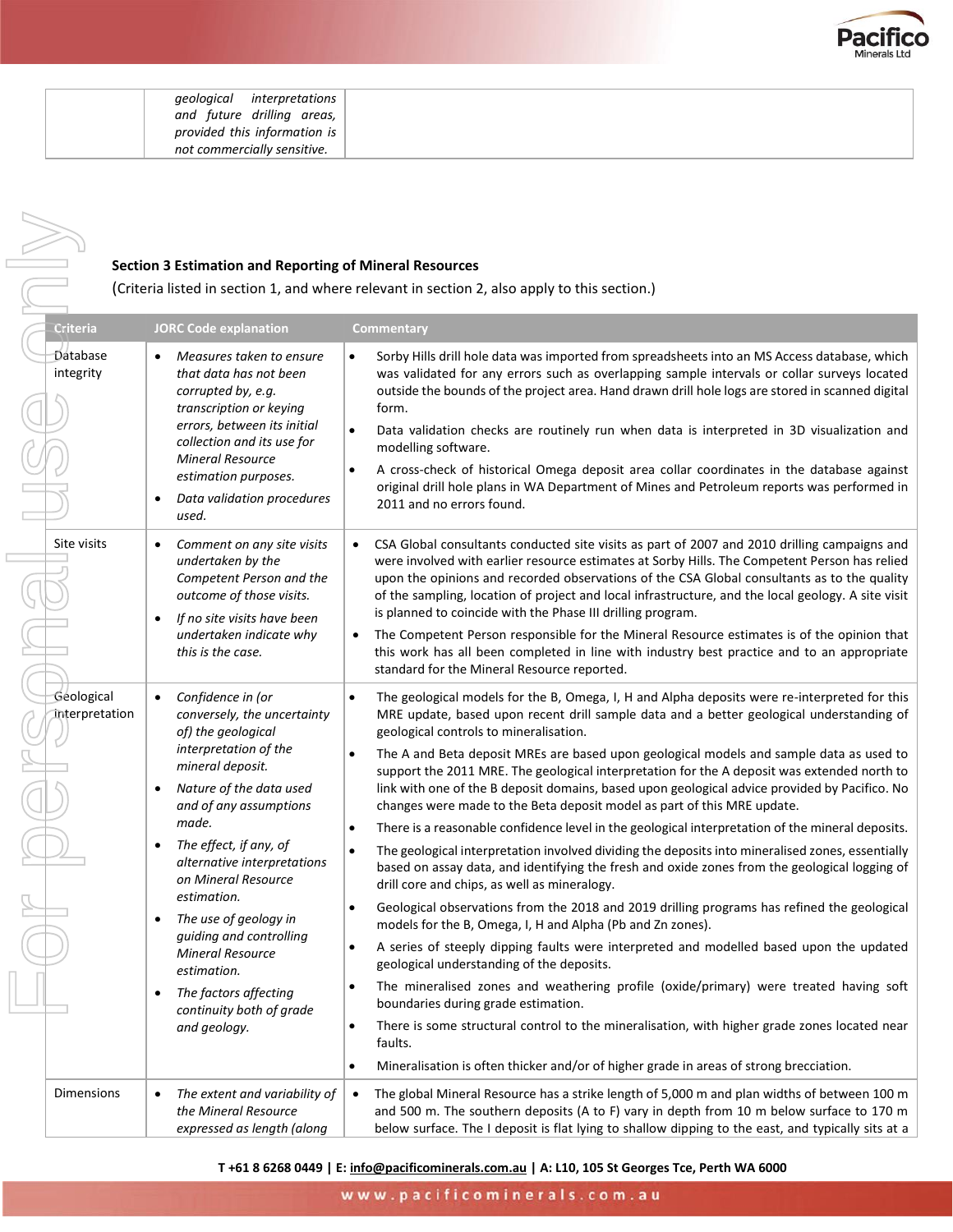

|                                                                                                                                         | strike or otherwise), plan<br>width, and depth below<br>surface to the upper and<br>lower limits of the Mineral<br>Resource.                                                 |                                                                                                                                                                                                                                                                                                                                                                                             | depth of 80 m below surface.                                                                                                                                                                                                                                                                                                                                                                                                                                                                                                     |
|-----------------------------------------------------------------------------------------------------------------------------------------|------------------------------------------------------------------------------------------------------------------------------------------------------------------------------|---------------------------------------------------------------------------------------------------------------------------------------------------------------------------------------------------------------------------------------------------------------------------------------------------------------------------------------------------------------------------------------------|----------------------------------------------------------------------------------------------------------------------------------------------------------------------------------------------------------------------------------------------------------------------------------------------------------------------------------------------------------------------------------------------------------------------------------------------------------------------------------------------------------------------------------|
| Estimation<br>and modelling                                                                                                             | The nature and<br>appropriateness of the                                                                                                                                     |                                                                                                                                                                                                                                                                                                                                                                                             | Datamine Studio RM was used for the geological modelling, block model construction, grade<br>interpolation and validation.                                                                                                                                                                                                                                                                                                                                                                                                       |
| techniques                                                                                                                              | estimation technique(s)<br>applied and key<br>assumptions, including<br>treatment of extreme grade<br>values, domaining,<br>interpolation parameters                         |                                                                                                                                                                                                                                                                                                                                                                                             | A block model with block sizes 10 m (X) x 10 m (Y) x 5 m (Z) was constructed. Sub-celling was<br>used. The block sizes are approximately half the tightest drill spacing, which generally supports<br>an Indicated classification. Blocks were flagged according to the geological and mineralisation<br>envelopes.<br>Drill sample data were flagged by the mineralisation and weathering domain envelopes, with                                                                                                                |
|                                                                                                                                         | and maximum distance of<br>extrapolation from data<br>points. If a computer<br>assisted estimation method<br>was chosen include a                                            |                                                                                                                                                                                                                                                                                                                                                                                             | variable MINZON and WEATH used. Drillholes were sampled at 1 m intervals and the drill<br>samples were accordingly composited to 1 m lengths. Composited sample data were<br>statistically reviewed to determine appropriate top-cuts, with top-cuts applied for Pb, Zn and<br>Ag. Log probability plots were used to determine the top-cuts, and the very high-grade samples<br>were reviewed in Datamine by the Competent Person to determine if they were clustered with                                                      |
|                                                                                                                                         | description of computer<br>software and parameters                                                                                                                           |                                                                                                                                                                                                                                                                                                                                                                                             | other high-grade samples.<br>Sample populations for Pb, Zn, and Ag were split by mineralisation domains, as supported by                                                                                                                                                                                                                                                                                                                                                                                                         |
|                                                                                                                                         | used.<br>The availability of check<br>estimates, previous<br>estimates and/or mine<br>production records and<br>whether the Mineral                                          | $\bullet$                                                                                                                                                                                                                                                                                                                                                                                   | a statistical analysis of assay data.<br>The composited drill samples were input into variogram modelling. Normal scores variograms<br>were selected for modelling because they presented the best structured variograms for the<br>assays. Downhole and directional variograms were modelled for Pb, Zn, Ag, Fe and S, using<br>data from the most populated domains. Moderate relative nugget effects were modelled, with<br>short ranges generally 70 m for Pb associated with sills of up to 90% of the population variance. |
|                                                                                                                                         | Resource estimate takes<br>appropriate account of<br>such data.                                                                                                              | plunge towards the east (approximately -10° to 070°).                                                                                                                                                                                                                                                                                                                                       | Long ranges were modelled in excess of 200 m. Major variogram directions exhibited a shallow<br>Grades were interpolated for all the grade variables by ordinary kriging, with local dip<br>variations honoured by using Datamine's Dynamic Anisotropy functionality. Blocks were                                                                                                                                                                                                                                                |
|                                                                                                                                         | The assumptions made<br>regarding recovery of by-<br>products.                                                                                                               |                                                                                                                                                                                                                                                                                                                                                                                             | estimated using a search ellipse of 40 m (major) x 40 m (semi-major) x 20 m (minor)<br>dimensions, with a minimum of 5 and maximum of 25 samples from a minimum of four<br>drillholes per cell interpolation. Search radii were increased, and the minimum number of                                                                                                                                                                                                                                                             |
|                                                                                                                                         | <b>Estimation of deleterious</b><br>٠<br>elements or other non-<br>grade variables of<br>economic significance (e.g.<br>sulphur for acid mine<br>drainage characterisation). | $\bullet$<br>$\bullet$                                                                                                                                                                                                                                                                                                                                                                      | samples reduced in subsequent sample searches if cells were not interpolated in the first two<br>passes. Cell discretization of 4 x 4 x 1 (X, Y, Z) was employed.<br>Grades were estimated into the waste domains using ordinary kriging.<br>The Mineral Resource was an update of the March 2019 Mineral Resource estimate (reported<br>on 7 <sup>th</sup> March 2019), with updated geological interpretations for the B, Omega, I, H and Alpha<br>deposits based upon results from the 2018 and 2019 drilling.                |
| In the case of block model<br>interpolation, the block size<br>in relation to the average<br>sample spacing and the<br>search employed. |                                                                                                                                                                              | Zn and Ag were interpolated into the mineralisation domains and metallurgical testwork are<br>planned to gain further understanding of their recoveries.<br>The interpolated grades were validated by way of review of cross sections (block model and<br>drill samples presented with same colour legend); swath plots, and comparison of mean grades<br>from de-clustered drillhole data. |                                                                                                                                                                                                                                                                                                                                                                                                                                                                                                                                  |
|                                                                                                                                         | Any assumptions behind<br>$\bullet$<br>modelling of selective<br>mining units.                                                                                               |                                                                                                                                                                                                                                                                                                                                                                                             |                                                                                                                                                                                                                                                                                                                                                                                                                                                                                                                                  |
|                                                                                                                                         | Any assumptions about<br>$\bullet$<br>correlation between<br>variables.                                                                                                      |                                                                                                                                                                                                                                                                                                                                                                                             |                                                                                                                                                                                                                                                                                                                                                                                                                                                                                                                                  |
|                                                                                                                                         | Description of how the<br>٠<br>geological interpretation<br>was used to control the<br>resource estimates.                                                                   |                                                                                                                                                                                                                                                                                                                                                                                             |                                                                                                                                                                                                                                                                                                                                                                                                                                                                                                                                  |
|                                                                                                                                         | Discussion of basis for using<br>$\bullet$<br>or not using grade cutting<br>or capping.                                                                                      |                                                                                                                                                                                                                                                                                                                                                                                             |                                                                                                                                                                                                                                                                                                                                                                                                                                                                                                                                  |
|                                                                                                                                         | The process of validation,<br>٠<br>the checking process used,                                                                                                                |                                                                                                                                                                                                                                                                                                                                                                                             |                                                                                                                                                                                                                                                                                                                                                                                                                                                                                                                                  |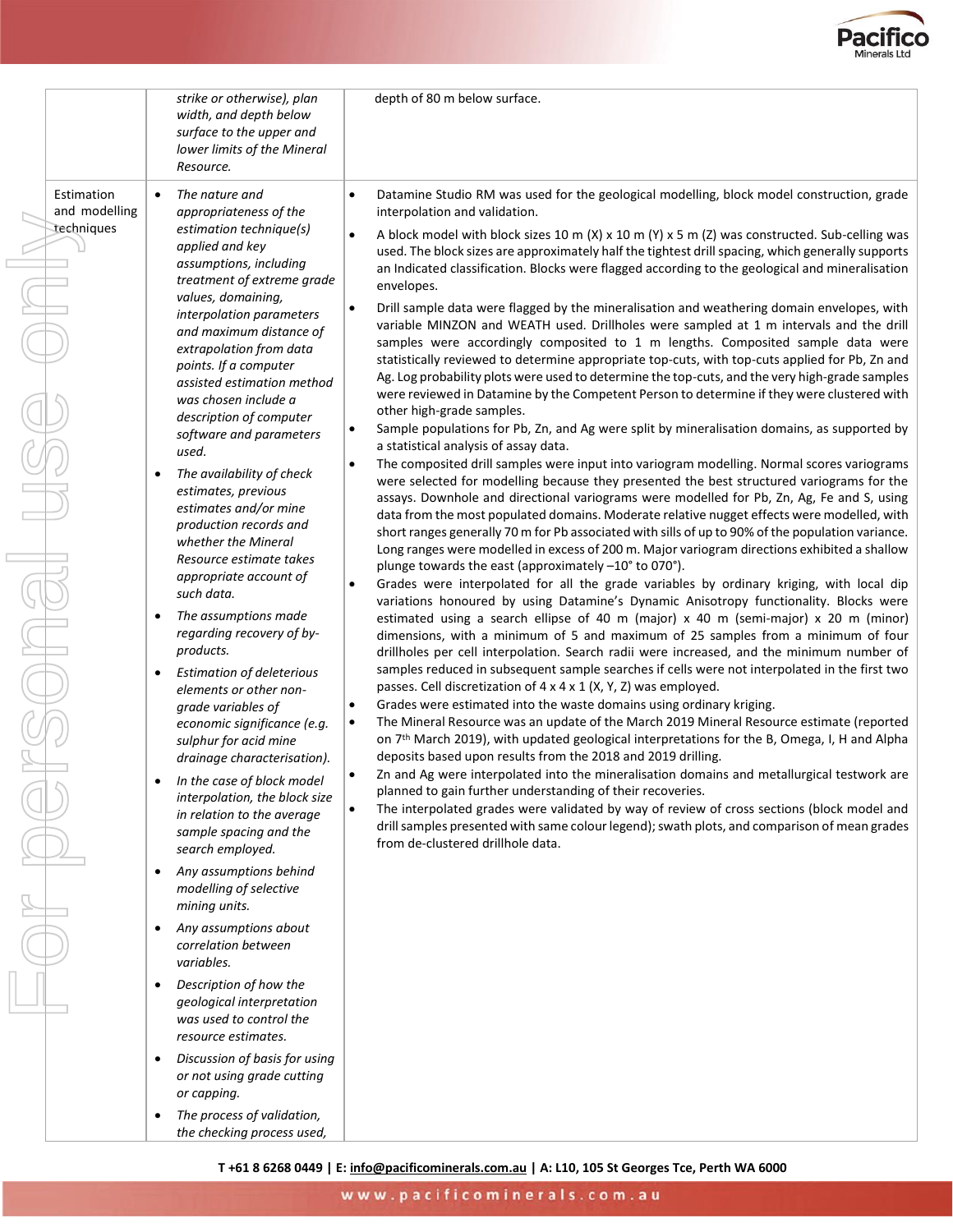

|                                         | the comparison of model<br>data to drillhole data, and<br>use of reconciliation data if<br>available.                                                                                                                                                                                                                                                                                                                                                                                                                                                                                                                |                                                                                                                                                                                                                                                                                                                                                                                                                                                                                                                                                                                                                                          |
|-----------------------------------------|----------------------------------------------------------------------------------------------------------------------------------------------------------------------------------------------------------------------------------------------------------------------------------------------------------------------------------------------------------------------------------------------------------------------------------------------------------------------------------------------------------------------------------------------------------------------------------------------------------------------|------------------------------------------------------------------------------------------------------------------------------------------------------------------------------------------------------------------------------------------------------------------------------------------------------------------------------------------------------------------------------------------------------------------------------------------------------------------------------------------------------------------------------------------------------------------------------------------------------------------------------------------|
| Moisture                                | Whether the tonnages are<br>estimated on a dry basis or<br>with natural moisture, and<br>the method of<br>determination of the<br>moisture content.                                                                                                                                                                                                                                                                                                                                                                                                                                                                  | Tonnages are estimated on a dry basis.<br>$\bullet$                                                                                                                                                                                                                                                                                                                                                                                                                                                                                                                                                                                      |
| Cut-off<br>parameters                   | The basis of the adopted<br>cut-off grade(s) or quality<br>parameters applied.                                                                                                                                                                                                                                                                                                                                                                                                                                                                                                                                       | A reporting cut-off grade of 1% Pb is used to report all Mineral Resources except for the Alpha<br>$\bullet$<br>(Zn) deposit, which is reported above a cut-off grade of 1% Zn. Pacifico have carried out recent<br>mining studies supporting a cut-off grade of 1% Pb.                                                                                                                                                                                                                                                                                                                                                                  |
| Mining factors<br>or<br>assumptions     | Assumptions made<br>regarding possible mining<br>methods, minimum mining<br>dimensions and internal (or,<br>if applicable, external)<br>mining dilution. It is always<br>necessary as part of the<br>process of determining<br>reasonable prospects for<br>eventual economic<br>extraction to consider<br>potential mining methods,<br>but the assumptions made<br>regarding mining methods<br>and parameters when<br>estimating Mineral<br>Resources may not always<br>be rigorous. Where this is<br>the case, this should be<br>reported with an<br>explanation of the basis of<br>the mining assumptions<br>made. | No mining factors are assumed for the Mineral Resource deposit. The majority of the deposits<br>$\bullet$<br>are amenable for open pit extraction, although underground mining scenarios have been<br>considered in previous mining studies for the more deep-seated Mineral Resources, such as I<br>deposit.                                                                                                                                                                                                                                                                                                                            |
| Metallurgical<br>factors<br>assumptions | The basis for assumptions<br>or predictions regarding<br>or<br>metallurgical amenability.<br>It is always necessary as<br>part of the process of<br>determining reasonable<br>prospects for eventual<br>economic extraction to<br>consider potential<br>metallurgical methods, but<br>the assumptions regarding<br>metallurgical treatment<br>processes and parameters<br>made when reporting<br>Mineral Resources may not<br>always be rigorous. Where<br>this is the case, this should<br>be reported with an<br>explanation of the basis of<br>the metallurgical<br>assumptions made.                             | No metallurgical factors were assumed in the Mineral Resource estimate.<br>$\bullet$<br>A first stage of metallurgical testwork commissioned by Pacifico Minerals was reported on 17<br>July 2019 (ASX Announcement). It confirmed the higher recoveries that can be obtained from<br>this style of carbonate replacement mineralisation. Flotation recoveries of up to 96% Pb and<br>95% Ag were obtained and the testwork indicated that a final concentrate grade of 65% Pb can<br>be produced. Encouraging results were also obtained to upgrade the mineralisation prior to<br>flotation by heavy liquid separation and by sorting. |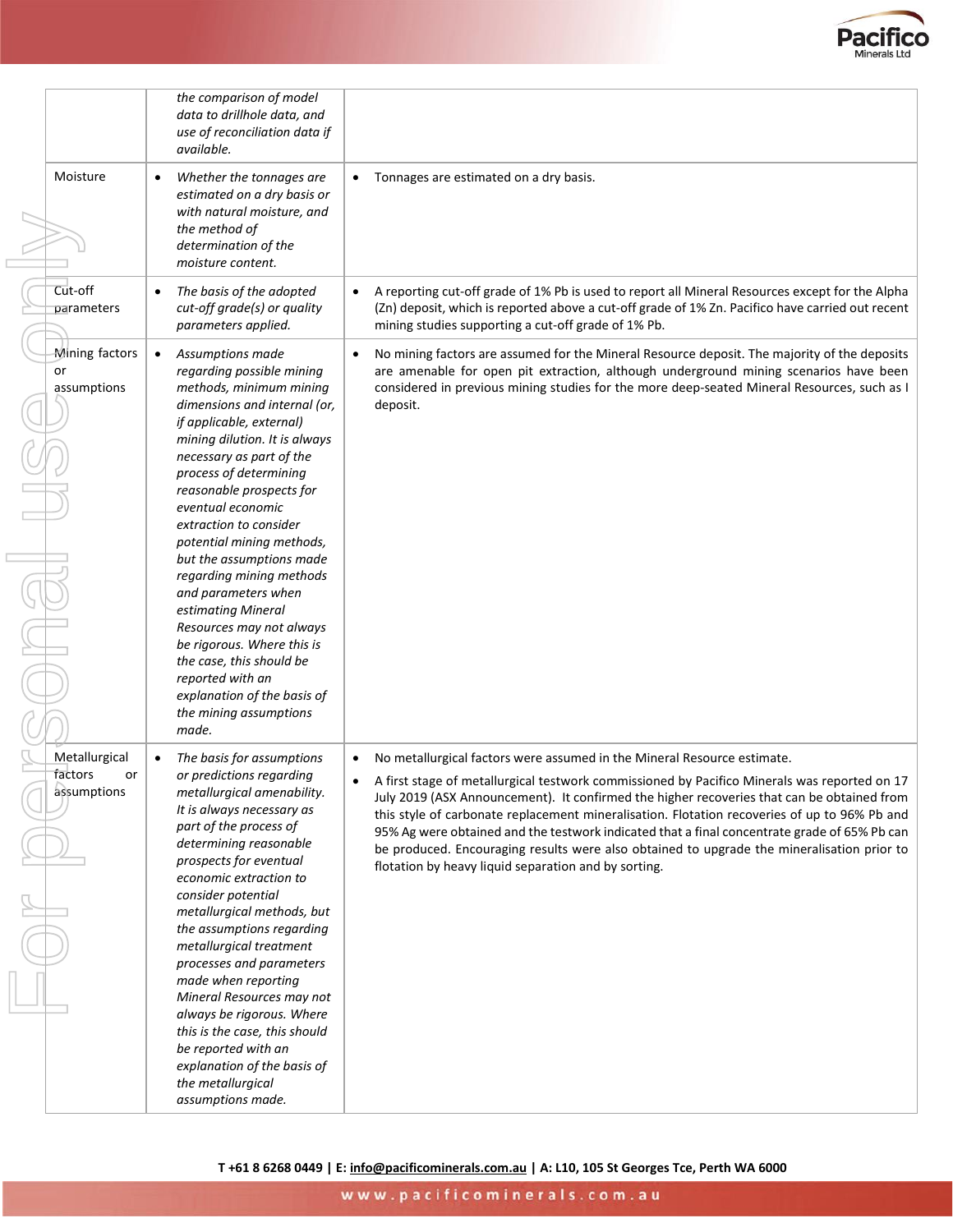

| Environmental<br>factors<br>or<br>assumptions | Assumptions made<br>regarding possible waste<br>and process residue<br>disposal options. It is<br>always necessary as part of<br>the process of determining<br>reasonable prospects for<br>eventual economic<br>extraction to consider the<br>potential environmental<br>impacts of the mining and<br>processing operation. While<br>at this stage the<br>determination of potential<br>environmental impacts,<br>particularly for a<br>greenfields project, may not<br>always be well advanced,<br>the status of early<br>consideration of these<br>potential environmental<br>impacts should be reported.<br>Where these aspects have<br>not been considered this<br>should be reported with an<br>explanation of the<br>environmental assumptions<br>made. | No environmental factors were assumed in the Mineral Resource estimate.<br>$\bullet$                                                                                                                                                                                                                                                                                                                                                                                                                                                                                                                                                                                                                                                                                                                                                                                                                                                                                                                                                                                                                                                                                                                                                                                                                                                                                                                                               |
|-----------------------------------------------|---------------------------------------------------------------------------------------------------------------------------------------------------------------------------------------------------------------------------------------------------------------------------------------------------------------------------------------------------------------------------------------------------------------------------------------------------------------------------------------------------------------------------------------------------------------------------------------------------------------------------------------------------------------------------------------------------------------------------------------------------------------|------------------------------------------------------------------------------------------------------------------------------------------------------------------------------------------------------------------------------------------------------------------------------------------------------------------------------------------------------------------------------------------------------------------------------------------------------------------------------------------------------------------------------------------------------------------------------------------------------------------------------------------------------------------------------------------------------------------------------------------------------------------------------------------------------------------------------------------------------------------------------------------------------------------------------------------------------------------------------------------------------------------------------------------------------------------------------------------------------------------------------------------------------------------------------------------------------------------------------------------------------------------------------------------------------------------------------------------------------------------------------------------------------------------------------------|
| <b>Bulk density</b>                           | Whether assumed or<br>determined. If assumed, the<br>basis for the assumptions. If<br>determined, the method<br>used, whether wet or dry,<br>the frequency of the<br>measurements, the nature,<br>size and representativeness<br>of the samples.<br>The bulk density for bulk<br>material must have been<br>measured by methods that<br>adequately account for void<br>spaces (vugs, porosity,<br>etc.), moisture and<br>differences between rock<br>and alteration zones within<br>the deposit.<br>Discuss assumptions for<br>$\bullet$<br>bulk density estimates used<br>in the evaluation process of<br>the different materials.                                                                                                                           | Bulk densities were calculated for each block.<br>$\bullet$<br>$\bullet$<br>Density test work was carried out on mineralised and un-mineralised diamond core samples<br>obtained during the 2018 and 2019 drilling programs. Core segments were measured using<br>either the water immersion (Archimedes) technique for both wax coated and non-coated<br>material and using the calliper method. The water immersion and calliper results showed a<br>high degree of correlation. The wax coating method was only used during the 2018 program<br>and was applied to the porous samples, however there are currently insufficient number of<br>measurements to meaningfully use this data. A total of 389 measurements were taken using<br>the water immersion technique and these results were used to derive a bulk density formula<br>to be applied to the Mineral Resource model.<br>The following formula was derived and used to calculate the bulk density for each block in the<br>block model, where Pb, Zn and Fe are the estimated block grades:<br>Density = $100/((100 - Pb\% - Zn\% - Fe\%) / 2.60) + Pb/11.35 + Zn/7.14 + Fe/7.87)$<br>This formula calculates a density which is marginally higher than would have been calculated<br>$\bullet$<br>when using the algorithm applied to the March 2019 Mineral Resource estimate.<br>$\bullet$<br>Further drilling programs will continue to collect density data. |
| Classification                                | The basis for the<br>$\bullet$<br>classification of the Mineral<br>Resources into varying<br>confidence categories.<br>Whether appropriate<br>$\bullet$<br>account has been taken of<br>all relevant factors (relative<br>confidence in                                                                                                                                                                                                                                                                                                                                                                                                                                                                                                                       | The Mineral Resource has been classified following due consideration of all criteria contained<br>$\bullet$<br>in Section 1, Section 2 and Section 3 of JORC 2012 Table 1.<br>Data quality and confidence in the geological interpretation support the classification.<br>$\bullet$<br>Perimeters for Indicated and Inferred volumes were used to assign classification values<br>(RESCAT: $2 = Indicated$ , $3 = Inferred$ , $4 = unclassified$ ).<br>The Indicated Mineral Resource is supported by regular drill pattern spacing of 50 m (EW) x 50<br>$\bullet$<br>m (NS), or less.<br>The Inferred Mineral Resource is supported by regular drill pattern spacing of 50-100 m (EW)<br>$\bullet$                                                                                                                                                                                                                                                                                                                                                                                                                                                                                                                                                                                                                                                                                                                                |